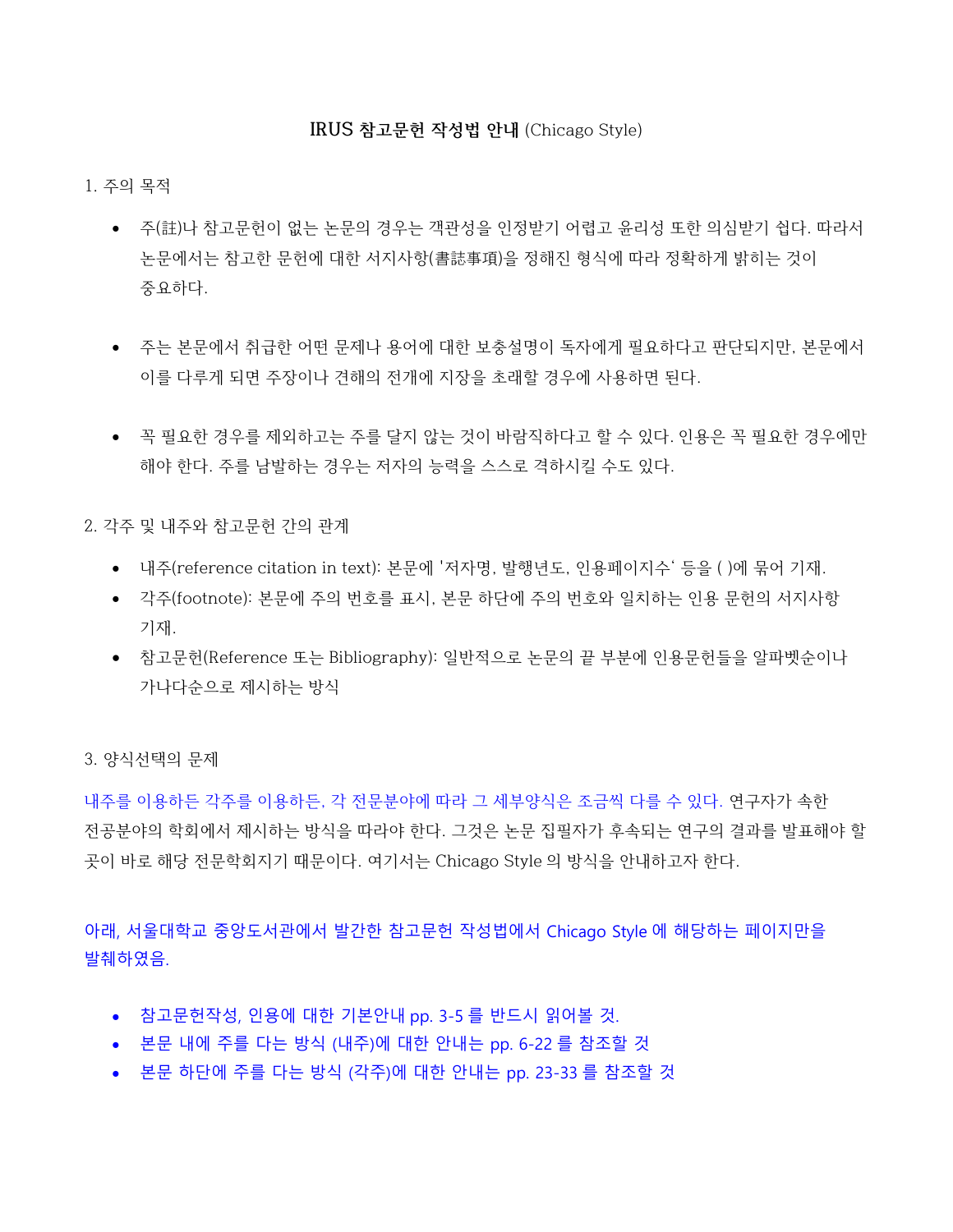

### 참고문헌작성법

APA & Chicago Style

#### 서울대학교 중앙도서관 학과전담 연구지원실 김미향

(02)880-7598 hyanggi@snu.ac.kr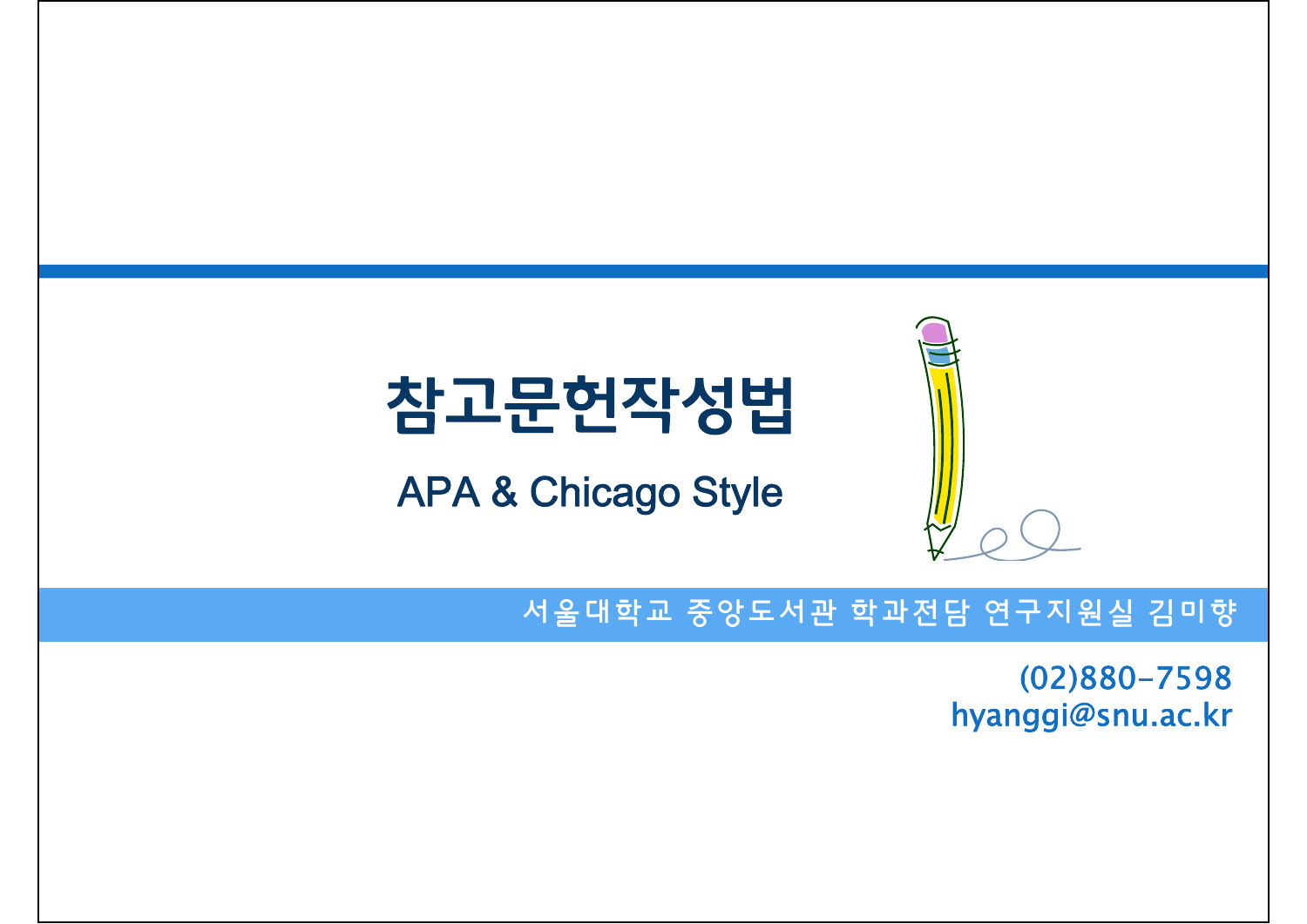### 참고문헌 작성 원칙

- **본인의 창작 내용 이외의 모든 내용은 인용 사실과 그 출처를 참고문헌으로 기재**
- **실제로 읽고 이해한 부분 인용, 사본 보유**
- **원본 논문의 정확성 직접 확인하지 않고, 다른 논문에서 언급한 참고문헌을 옮 겨 쓰면 안됨**
- **논문 제출 시, 문헌 검색과 참고문헌 정리 필수**
- **참고문헌의 정확성 및 일관성 유지**

#### **\* 참고문헌(인용) 불필요**

- 본인의 고유 의견, 이론, 반박, 결론
- 본인이 직접 고안해서 수행한 설문조사 및 실험, 연구방법론
- 상식적이고 일반적인 지식
	- 제주도는 한반도 남서쪽에 있는 섬이다 → 불필요
	- 제주도는 한반도 남서쪽에 있는 섬으로, 대한민국 면적의 1.9%에 해당되는 가장 큰 섬이다  $\rightarrow$  필요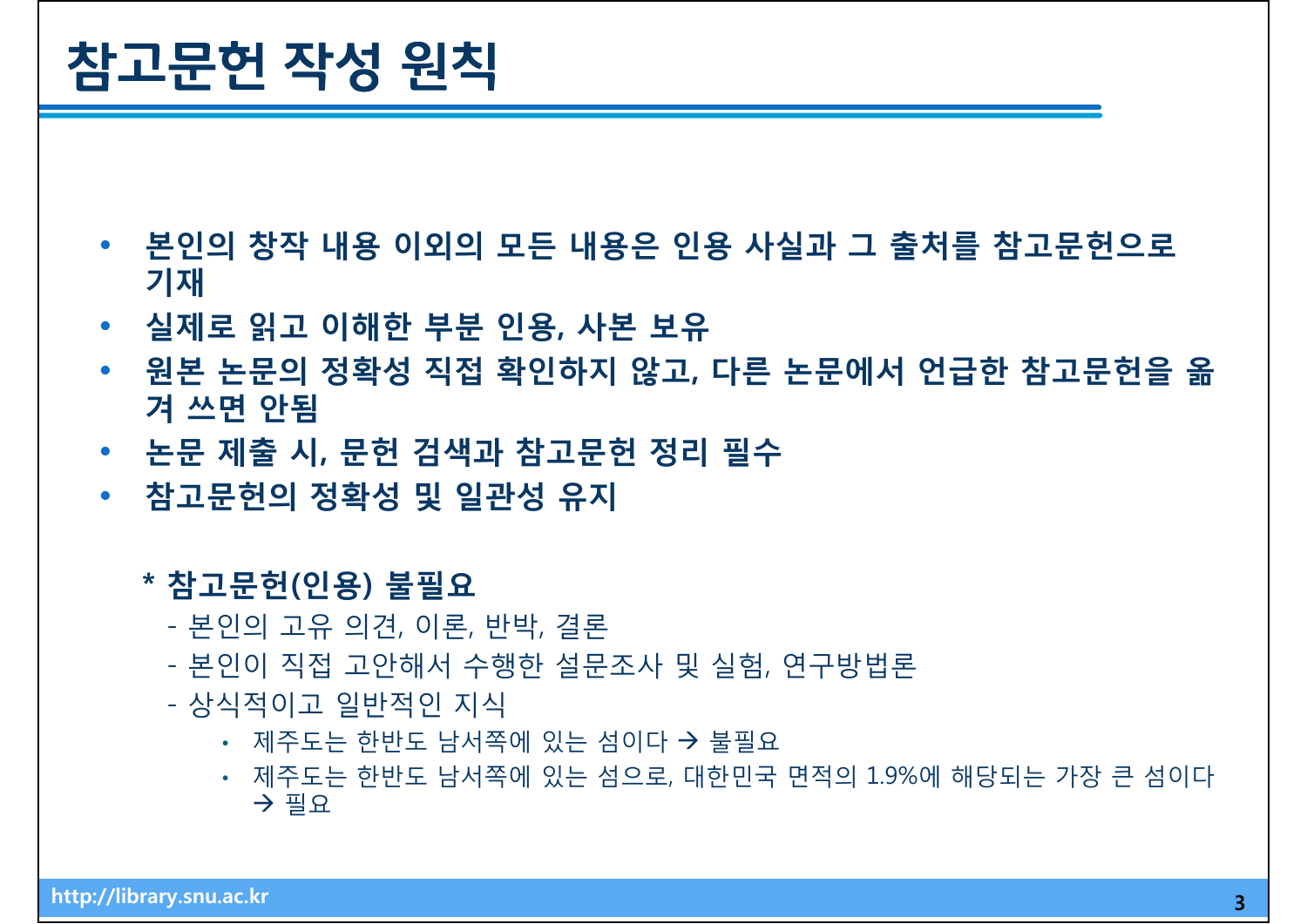### 인용 방식

- **직접 인용**
	- 원문을 그대로 인용
	- 짧은 언급이나 요약만으로 불충분한 경우나 어떤 특수한 생각이 특정 표현 방법을 통해서만 나타났다고 판단될 때, 필자나 저자가 표현한대 로 옮기는 것이 절대적으로 필요한 경우
	- 큰따옴표 " " 로 묶고 표기하고, 3줄 이상의 긴 부분을 인용할 경우에는 독립된 문단으로 구성하고 인용 문단 전체를 본문 보다 안으로 들여쓰 기
	- 불필요한 부분은 3점 줄임표 또는 4점 줄임표로 생략 가능

### • **간접 인용**

- 필자가 남의 생각이나 말을 자신이 이해한 내용으로 바꾸어 표현
- 간단한 언급, 요약, 바꿔쓰기 등이 포함되며, 원래 글의 뜻이 왜곡되지 않도록 함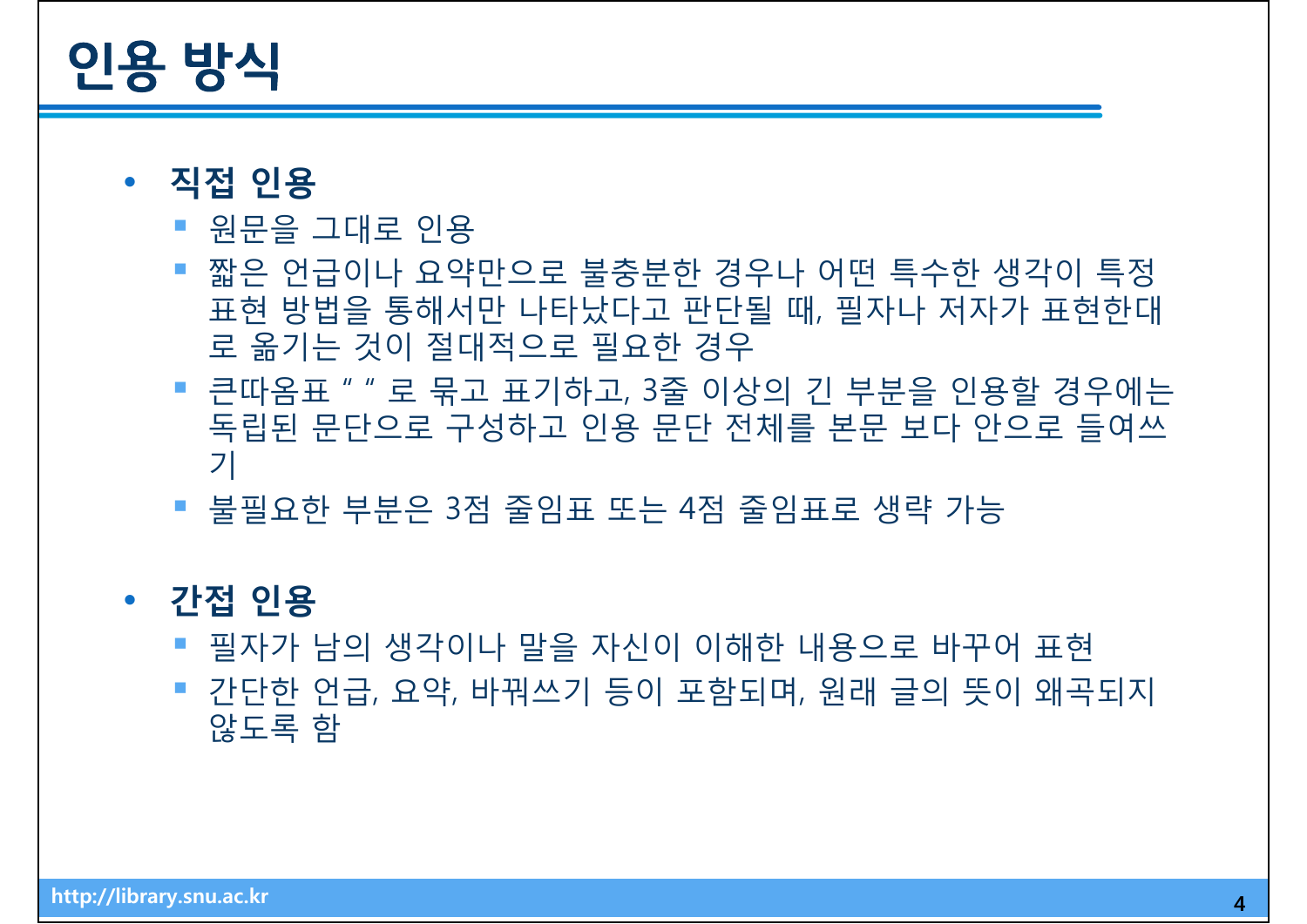# 참고문헌 작성 방법 **Chicago Style**

#### • **참고문헌 배열 순서**

- 동양서, 서양서의 순서
- 동양서는 자모순, 서양서는 알파벳순
- 동일 저자의 2개 이상의 저작일 경우 연대순, 자료명 순
- 동일명으로 시작되는 저자명은 단일 저작, 공저서 순

### • **참고문헌 기술 특징**

- 일관성 있는 참고문헌 기술 **한국어 자료 서명 표기 단행본 제목을 《》, 『』 사용 가능**
- 참고문헌의 모든 요소는 period로 구분
- 서양저자는 "성, 이름"의 순서로 기입, full name 사용
- 서명은 한국어는 진하게, 영어는 이탤릭체로 기재
- Titles of articles, chapters, poems 등은 큰 따옴표 " "로 기재
- 출판년 기술
	- 각주 방식: 출판사 또는 저널명 뒤에 기재; 내주 방식: 저자명 뒤에 기술
- 참고문헌의 첫줄은 들여쓰기 하지 않고, 두번째 인덴션은 5칸 들여쓰기
- 번역자료는 원저자명을 원어로 기재하고 해당 문자순으로 배열
	- 번역에 의한 문자상의 혼란 제거

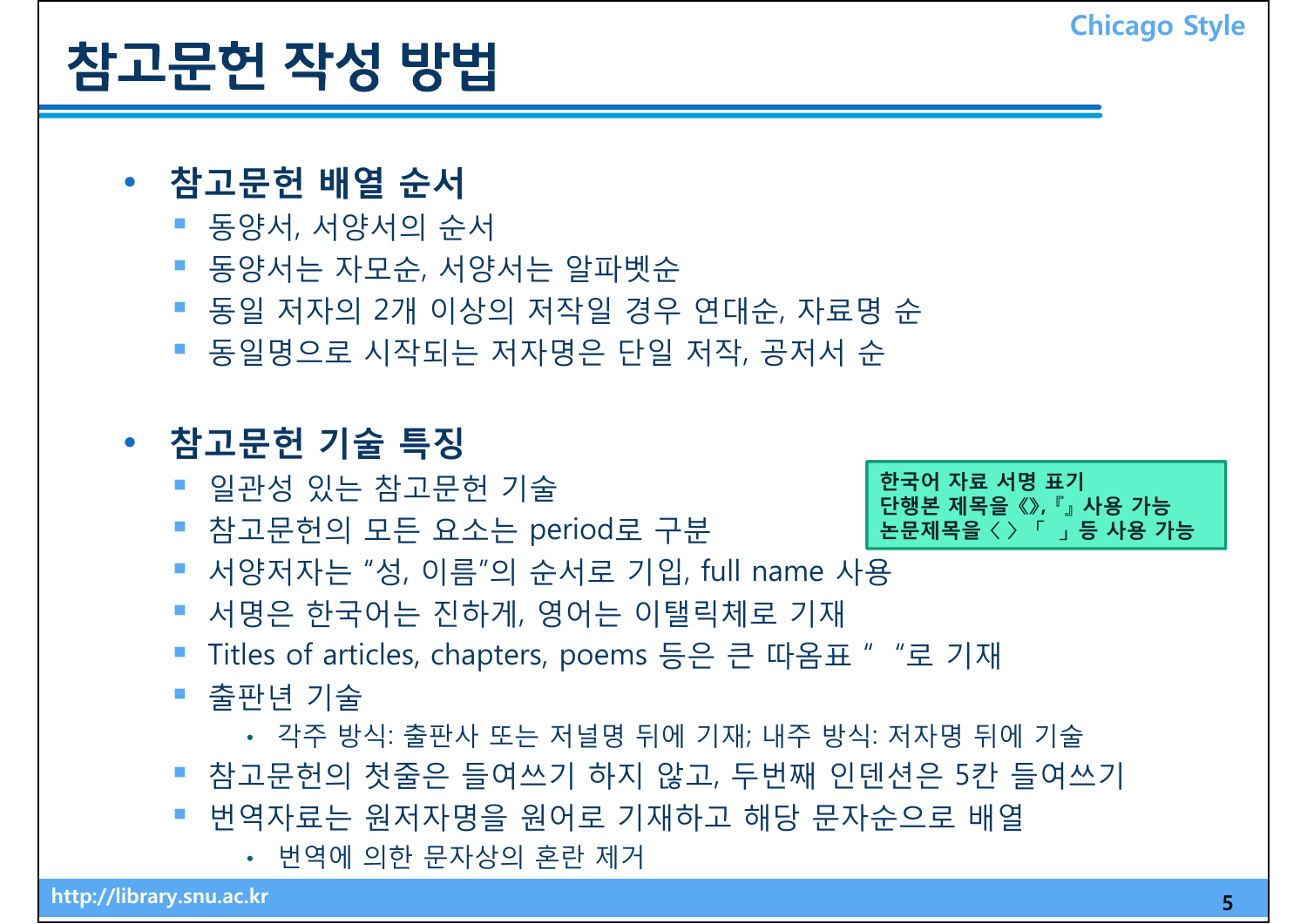각주와 참고문헌 (notes and bibliography) **Chicago Style**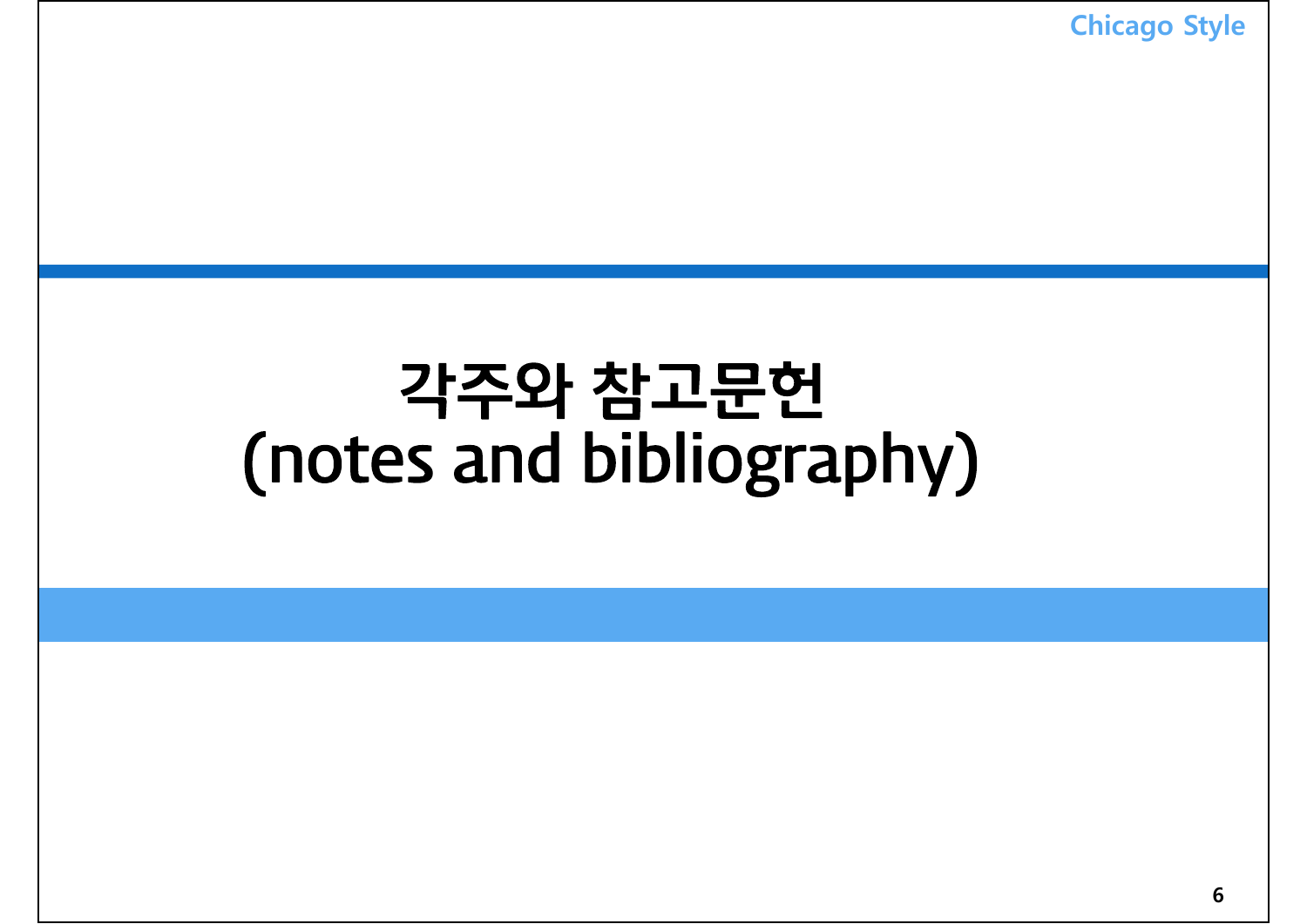

그러나 '새로운' 미술 사회사는 단지 미술작품이 생산된 맥락만을 문제로 삼지 않고, 그 것이 해석되는 맥락 또한 고려한다. 더욱이 미술과 문화현상의 원인을 경제적 토대로 환원시키는 고전적 마르크시즘을 지양한다는 점에서 신미술사는 과거의 미술사회사와 구별된다. 새로운 미술의 사회사학자들은 "분석적이고 자기비판의 과정을 거친" 마르 크시즘적 시각을 공유하고 있다.  $^{19)}$ 

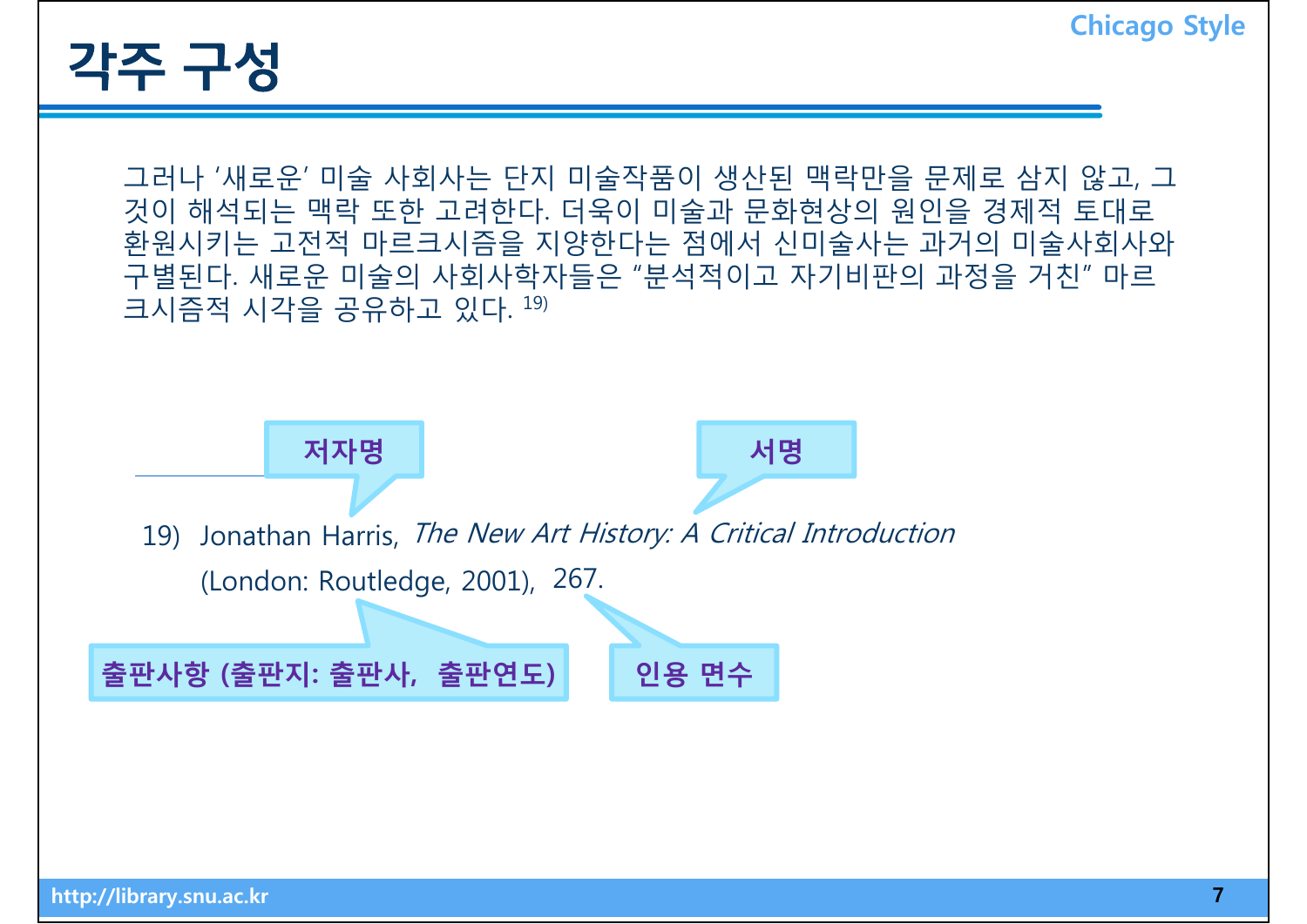### 각주 예시 **Chicago Style**

김두진1)은 … Millsap와 Ferl 김두진 은 Ferl2)은 …. **한국어 인명은 '성명', 영어 인명은 '성' 표기**

A. I. P. Smith,  $3)$  L. M. Smith $4$ <sup>1</sup> $\pm$  ...

Jensen et al.<sup>5)</sup> ...

 $McGrath<sup>6</sup>$  tells the story succinctly, but...

 $\ldots$  studied by Millsap and Ferl<sup>7)</sup> ...

**성이 동일한 인명은 이름까지 기재**

**공저자 3인까지 기재 , 4인부터는 '등' 'et al.'로 표기**

**각주는 본문에 인용된 순서로 주번호와 서지사항 기재**

- 1) 김두진, **신라 화엄사상사 연구** (서울: 서울대학교 출판부, 2002), 34.
- 2) Larry Milsap and Terry Ellen Ferl, Descriptive Cataloging for the AACR2 and the Integrated MARC Format, Rev. 3d. (New York: Neal-Schuman, 1997), 49-50.
- 3) Adam I. P. Smith, "Partisan Politics and the Public Sphere: The Civil War North," American Nineteenth Century History 2 (Summer 2001): 85-103.
- 4) Larissa M. Smith, Where the South Begins: Black Politics and Civil rights Activism in Virginia, 1930- 1951 (Atlanta, GA: Emory University, 2001), 19.
- 5) Finn B. Jensen et al., *Computational Ocean Acoustics* (Woodbury, NY: American Institute of Physics, 1994), 69.
- 6) John T. McGrath, The French in Early Florida: In the Eye of the Hurricane (Gainesville: University Press of Florida, 2000), xii.

7) Millsap and Ferl, 501-02.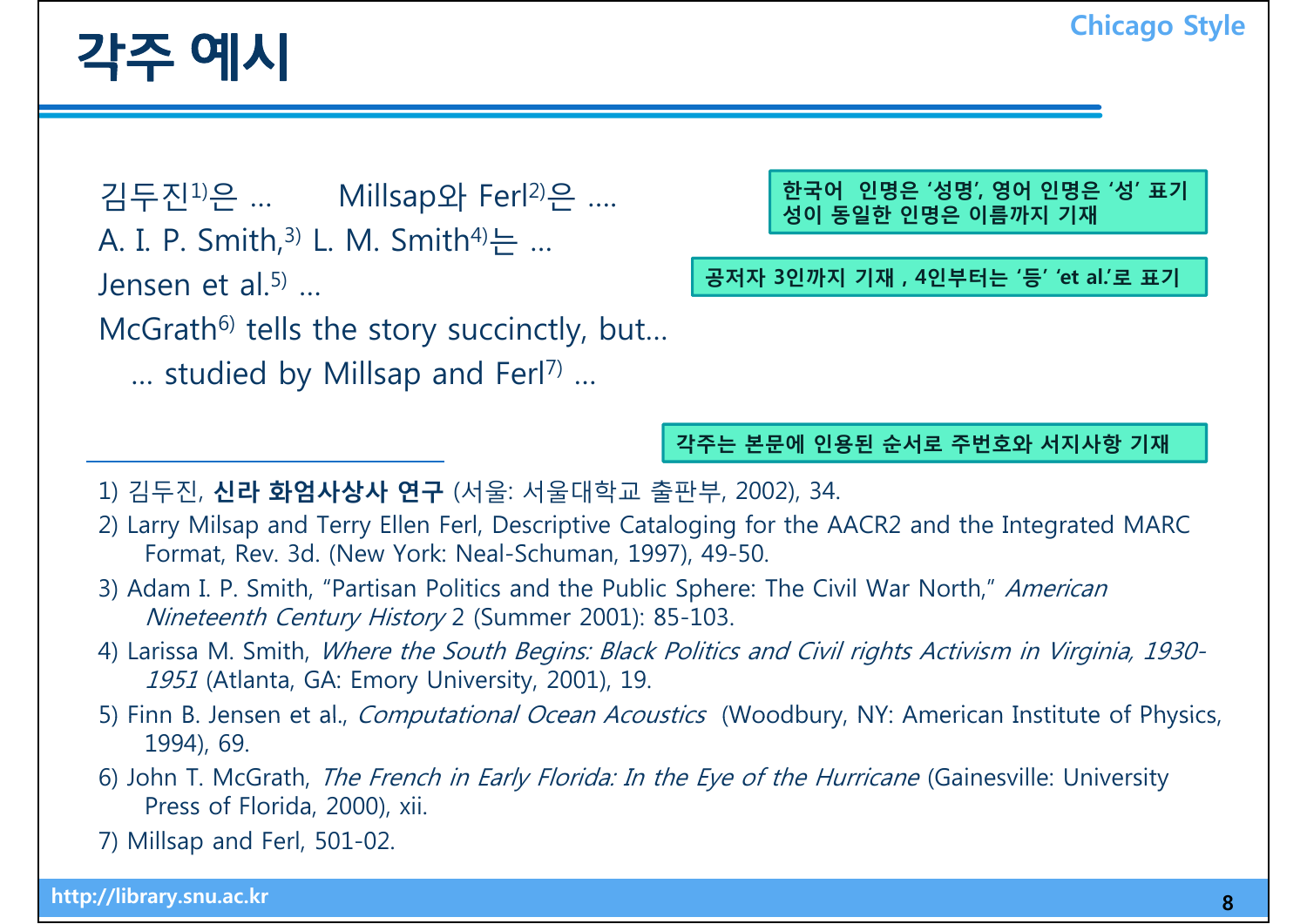# 반복인용 <sup>시</sup> 축소방법 **Chicago Style**

#### • **Shortened Citations**

■ 서명의 축소

- 반복인용, Ibid (ibidem, "in the same place")
- 반복인용, '저자명(성)' 사용 **한 저자의 2개 이상의 저서 인용은 저자명, 서명의 일부 기재**

**반복을 피하기 위해 서명은 축소하며, 4개 단어 이하 서명은 축소 불필요**

#### $\bullet$ **사례**

- 1. William Farmwinkle, Humor of the American Midwest, vol. 2 of Survey of American Humor (Boston: Plenum Press, 1983), 223-24.
- 2. Mark Hollowa y, Utopian Communities in America, 1680-1880 (Mineola, NY: Dover Publications, 1966), 53-63.
- 3. Alfred Harbage, Shakespeare and the Rival Tradition (New York: McMillan, 1952), 284
- 4. Alfred Harbage, Shakespeare's Audience (New York: Columbia University Press, 1941), 236.
- 5. Farmwinkle, Humor of Midwest, 241.<br>6. Ibid., 35.

7. Ibid.

8. Harbage, Shakespeare's Audience, 201.

**로 구분** 6. Ibid., 35. **콤마(,)로**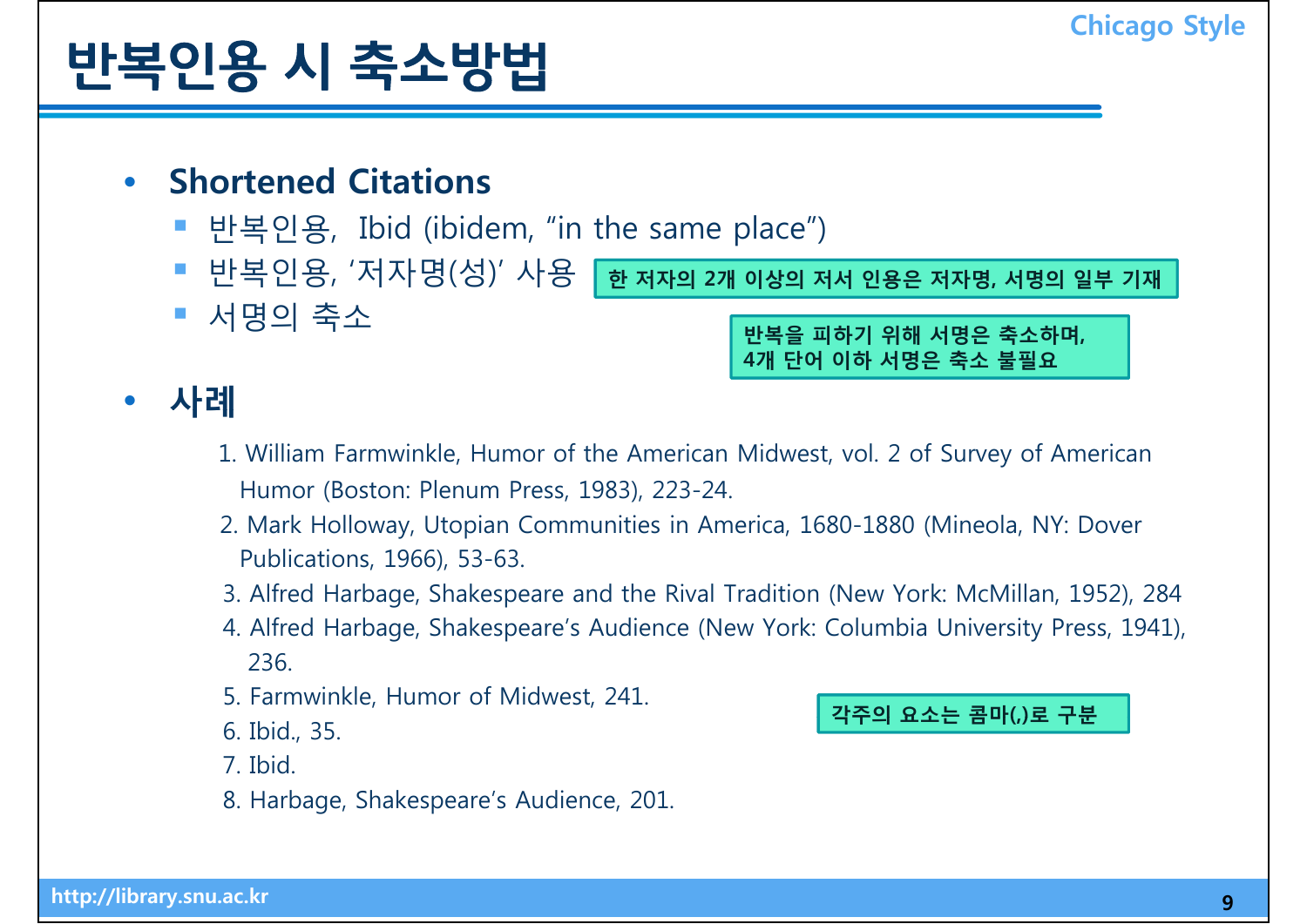# **Books(1)** Chicago Style

#### •**저자 1인 및 공저 표기**

#### **[각주]** 주번호) 저자명, **표제: 부표제**, 역 및 편저자, 판차, 권차 (발행지: 발행처, 발행년), 인용면수.

- 1) 박세일, **창조적 세계화론** (서울: 서울대학교출판문화원, 2010), 145.
- 2) John Henry Newman, *The Idea of a University*, ed. Frank M. Turner<br>(New Haven: Yale University Press, 1996), 47.
- 3) P. D. Brett, W. W. Johavo, and C. R. Bacher, Mastering String Quartets (San Fransisco: Amazing Press, 1989), 78.
- 4) Jeri A. Sechzer et al., Women and Mental Health (Baltimore: Johns Hopkins University Press, 1996), 21-22.
- 5) **미당서정주선집** (서울: 민음사, 1983)

#### **[각주 - 참고문헌]**  저자명. **표제: 부표제**. 역 및 편저자. 판차. 권차. 발행지: 발행처, 발행년.

- 박세일 **창조적 세계화론** 서울: 서울대학교출판문화원 2010 박세일. **세계화론.** 서울대학교출판문화원, 2010.
- 서정주. **미당서정주선집**. 서울: 민음사, 1983.
- Brett, P. D., W. W. Johavo, and C. R. Bacher, Mastering String
	- Quartets. San Fransisco: Amazing Press, 1989.
- Newman, John Henry. The Idea of a University. Ed. Frank M. Turner. New Haven: Yale University Press, 1996.
- Sechzer, Jeri A., S. M. Pfaffiln, F. L. Denmark, A. Griffin, S. J. Blumenthal. Women and Mental Health. Baltimore: Johns Hopkins University Press, 1996.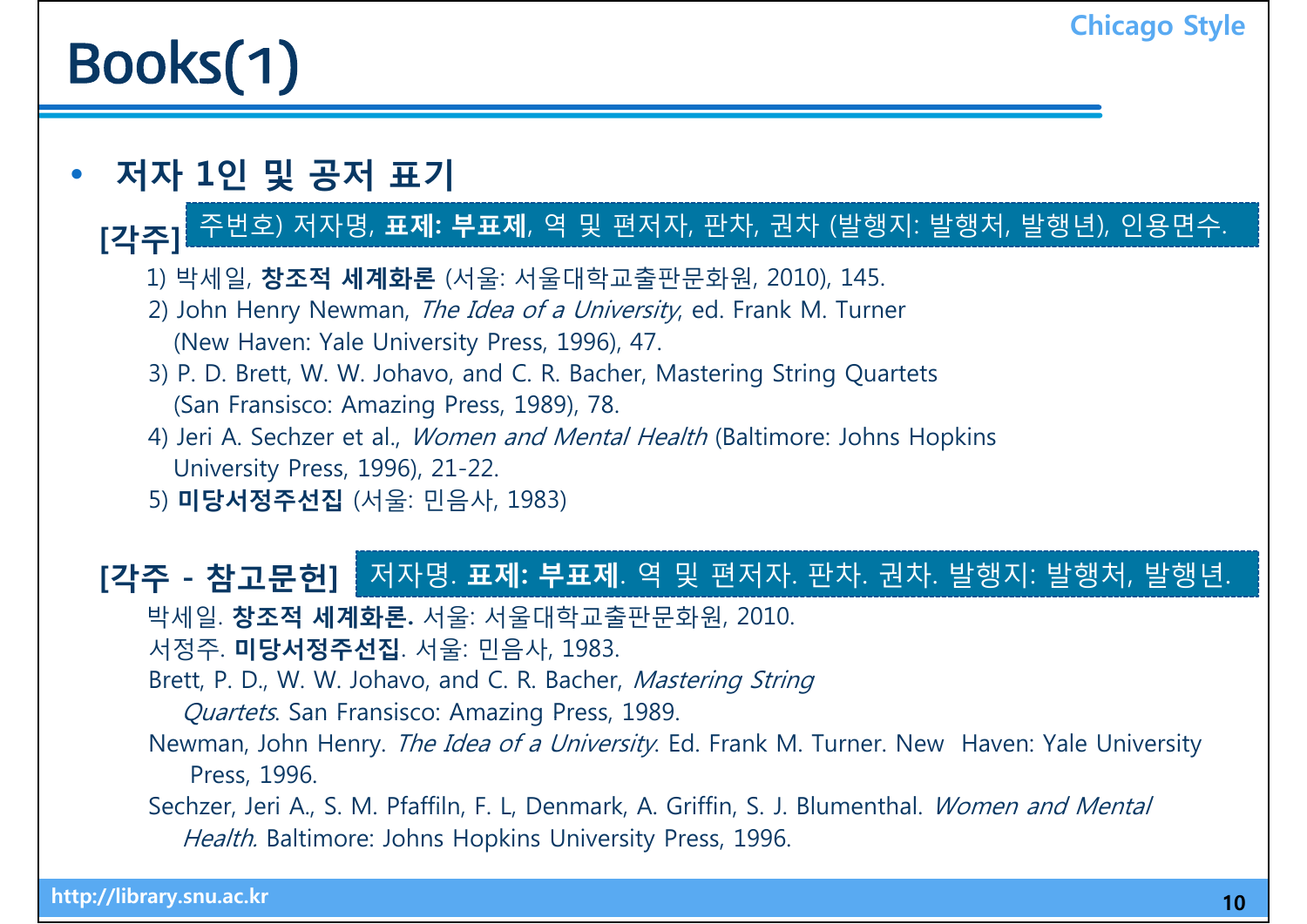# **Books(2)** Chicago Style

•**번역서 표기**

#### **[각주]**

#### 주번호) 저자명, **표제: 부표제**, 역 및 편저자, 판차, 권차 (발행지: 발행처, 발행년), 인용면수.

1) Jack Welch, **미래경영**, 이재규 옮김 (서울: 청림, 2002), 145.

2) Henryk Wereszycki, Koniec sojuszu trzech cesarzy [The End of the Three

Emperors League] (Warsaw: PWN, 1977); includes a summary in German.

3) Francois Furet, The Passing of an Illusion, translated by Deborah Furet

(Chicago: University of Chicago Press, 1999), originally published as a Le Passe d'une illusion (Paris: Editions Robert laffont, 1995), 278.

### **[각주 - 참고문헌]**  저자명. **표제: 부표제**. 역 및 편저자. 판차. 권차. 발행지: 발행처, 발행년.

Furet, Francois. The Passing of an Illusion. Translated by Deborah Furet. Chicago: University of Chicago Press, 1999. Originally published as a *Le Passe d'une illusion* (Paris: Editions Robert laffont, 1995).

Welch, Jack. **미래경영**. 이재규 옮김. 서울: 청림, 2002.

Wereszycki, Henryk. *Koniec sojuszu trzech cesarzy* [The End of the Three Emperors League]. Warsaw: PWN, 1977.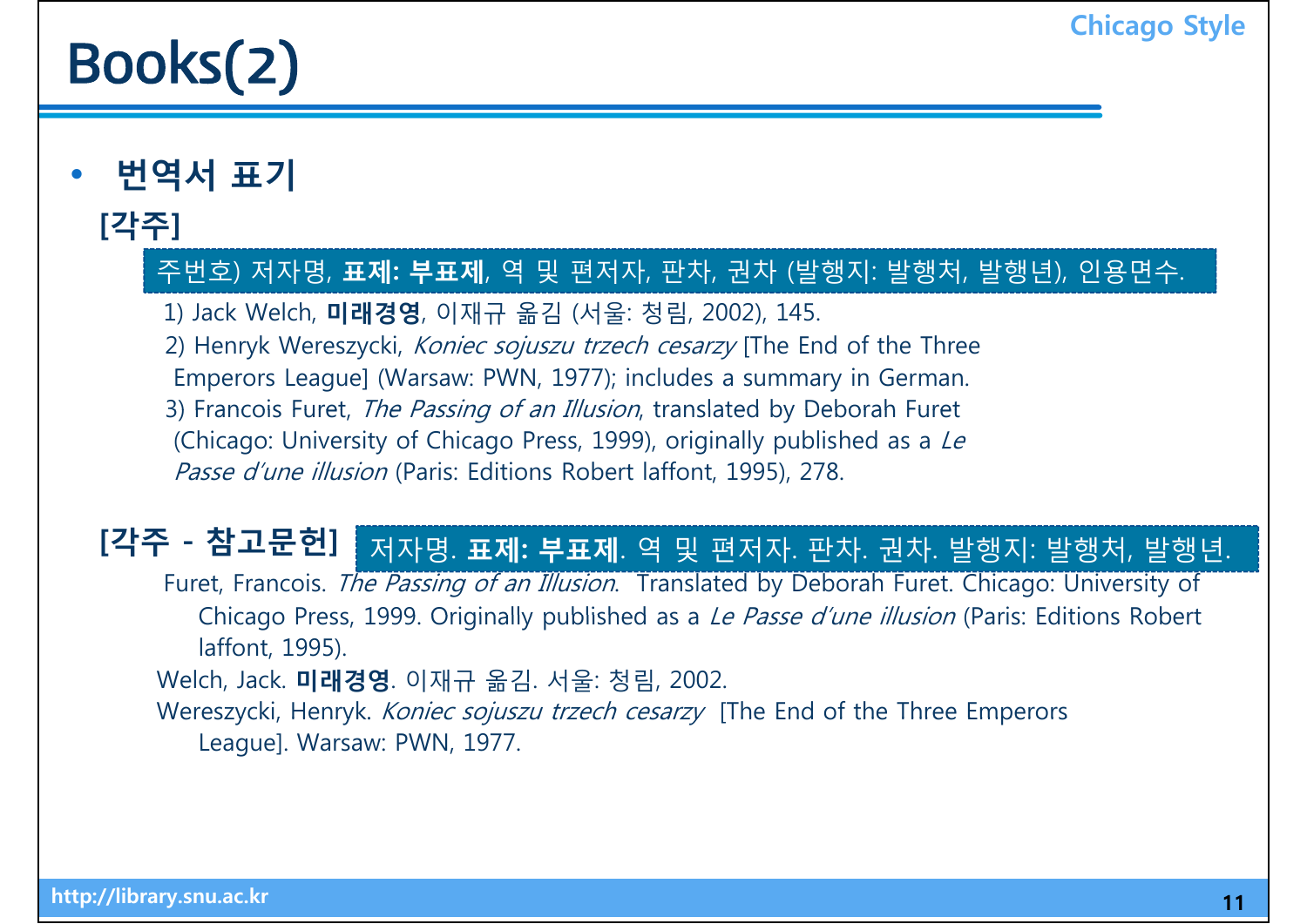# **BOOKS(3)** Chicago Style

#### •**다권본**

### **[각주]**

- 1) Paul Tillich, *Systematic Theology*, 4 vols. (Chicago: University of Chicago Press, 1950-62),  $1.9 - 10$
- 2) Sewell Wright, Evolution and the Genetics of Populations, vol. 2, Theory of Gene Frequencies (Chicago: University of Chicago Press, 1969), 129.
- 3) Blaise Cronin, "The Marketing of Library and Information Services," in *Marketing* Concepts for Libraries and Information Service, ed. By Eileer de Saez, 2<sup>nd</sup> ed. (London: Facet Pub., 2002), 4.

### **[각주 - 참고문헌]**

- Cronin, Blaise. "The Marketing of Library and Information Services," in Marketing Concepts for Libraries and Information Service, ed. By Eileer de Saez, 2nd ed. London: Facet Pub., 2002.
- Tillich, Paul. Systematic Theology, 4 vols. Chicago: University of Chicago Press, 1950-62.
- Wright, Sewell. Evolution and the Genetics of Populations. Vol. 2, Theory of Gene Frequencies. Chicago: University of Chicago Press, 1969.

**다권본의 각권이 별도의 서명을 가진 경우, 다권본의 저자. 다권본의 서명. 권수, 권의 서명. 발행지: 발행사, 발행년**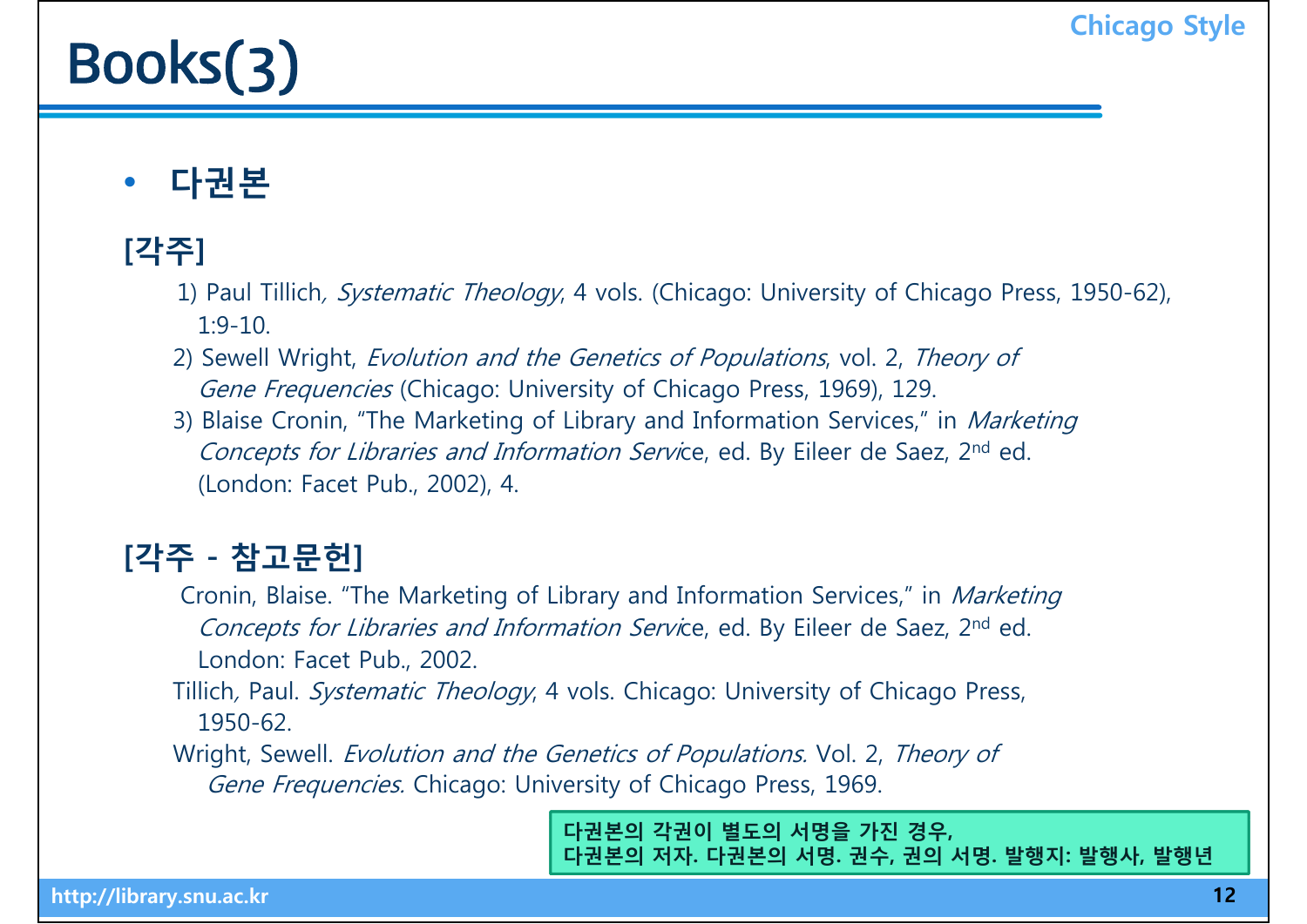## **Journal Article Chicago Style**

#### **[각주]** 주번호) 저자, "논문명," **자료명** 권, 호 (연월차): 인용면수.

1) 김미향, 김태수, "기관 리포지터리의 검색기능 향상을 위한 인명 접근점제어 시스템 구축 연구," **정보관리학회지** 27, no. 3 (2010): 135-36.

2) Joshua I. Weinstein, "The Market in Plato's Republic," Classical Philology 104 (2009): 440.

3) Gueorgi Kossinets and Duncan J. Watts, "Origins of Homophily in an Evolving Social Network," American Journal of Sociology 115 (2009): 411, accessed February 28, 2010, doi:10.1086/599247.

4) Weinstein, "Plato's Republic," 452-53.

#### $[각주 - 참고문헌] 기자. "논문명." 자료명 권, 호 (연월차): 수록면수.$

김미향, 김태수. "기관 리포지터리의 검색기능 향상을 위한 인명 접근점제어 시스템 구축 연구." **정보관리학회지** 27, no. 3 (2010): 125-38.

Kossinets, Gueorgi, and Duncan J. Watts. "Origins of Homophily in an Evolving Social Network." American Journal of Sociology 115 (2009): 405-50. Accessed February 28, 2010. doi:10.1086/599247.

Weinstein, Joshua I. "The Market in Plato's Republic." Classical Philology 104 (2009): 439–58.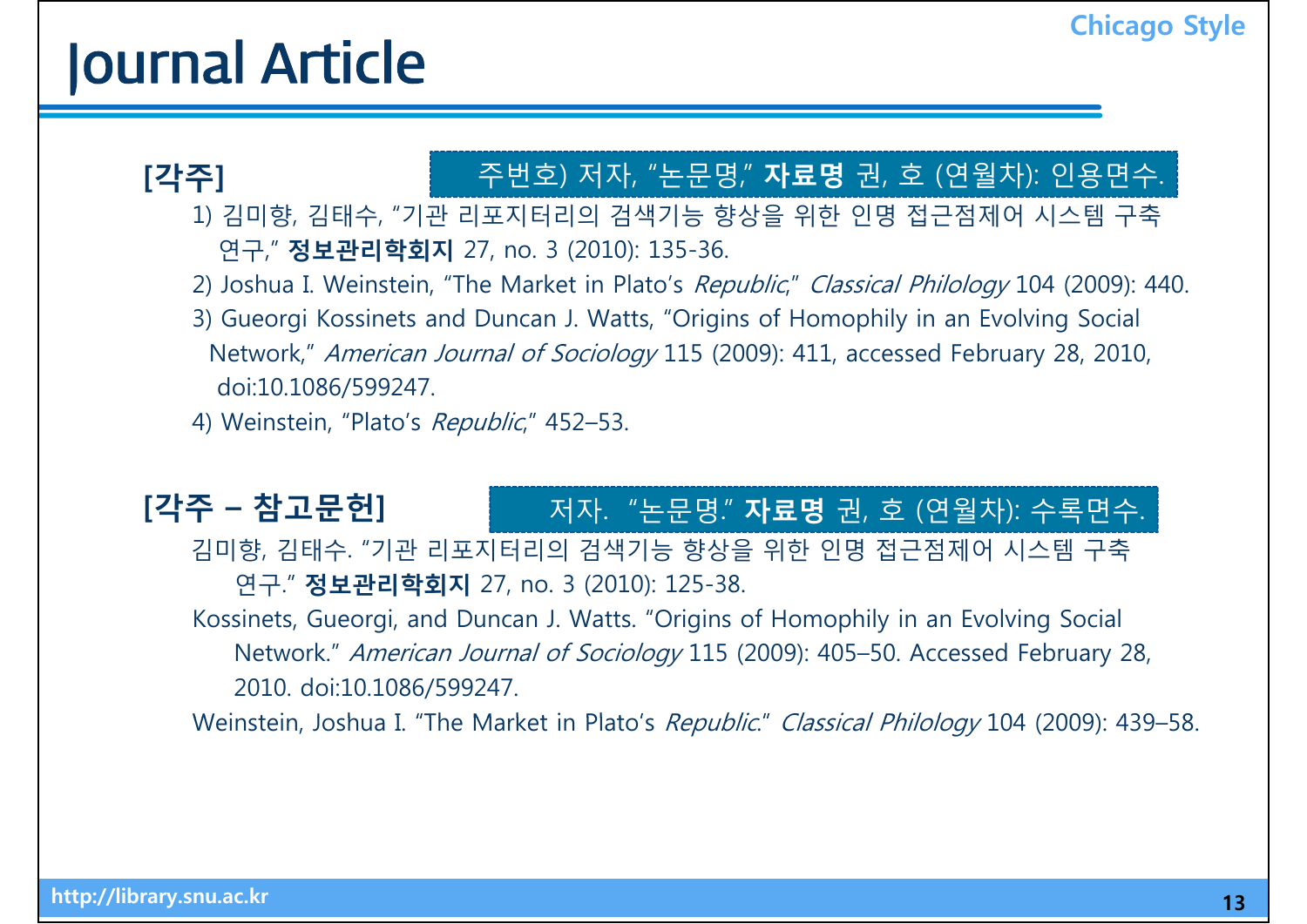### Article in a newspaper or popular magazine

#### **[각주]**

- 1) Daniel Mendelsohn, "But Enough about Me," New Yorker, January 25, 2010, 68.
- 2) Sheryl Gay Stolberg and Robert Pear, "Wary Centrists Posing Challenge in Health Care Vote," *New York Times*, February 27, 2010, accessed February 28, 2010, http://www.nytimes.com/2010/02/28/us/politics/28health.html.
- 3) Mendelsohn, "But Enough about Me," 69.
- 4) Stolber g and Pear, "War y Centrists."

### **[각주 - 참고문헌]**

Mendelsohn, Daniel. "But Enough about Me." New Yorker, January 25, 2010. Stolberg, Sheryl Gay, and Robert Pear. "Wary Centrists Posing Challenge in Health Care Vote." New York Times, February 27, 2010. Accessed February 28, 2010. http://www.nytimes.com/2010/02/28/us/politics/28health.html.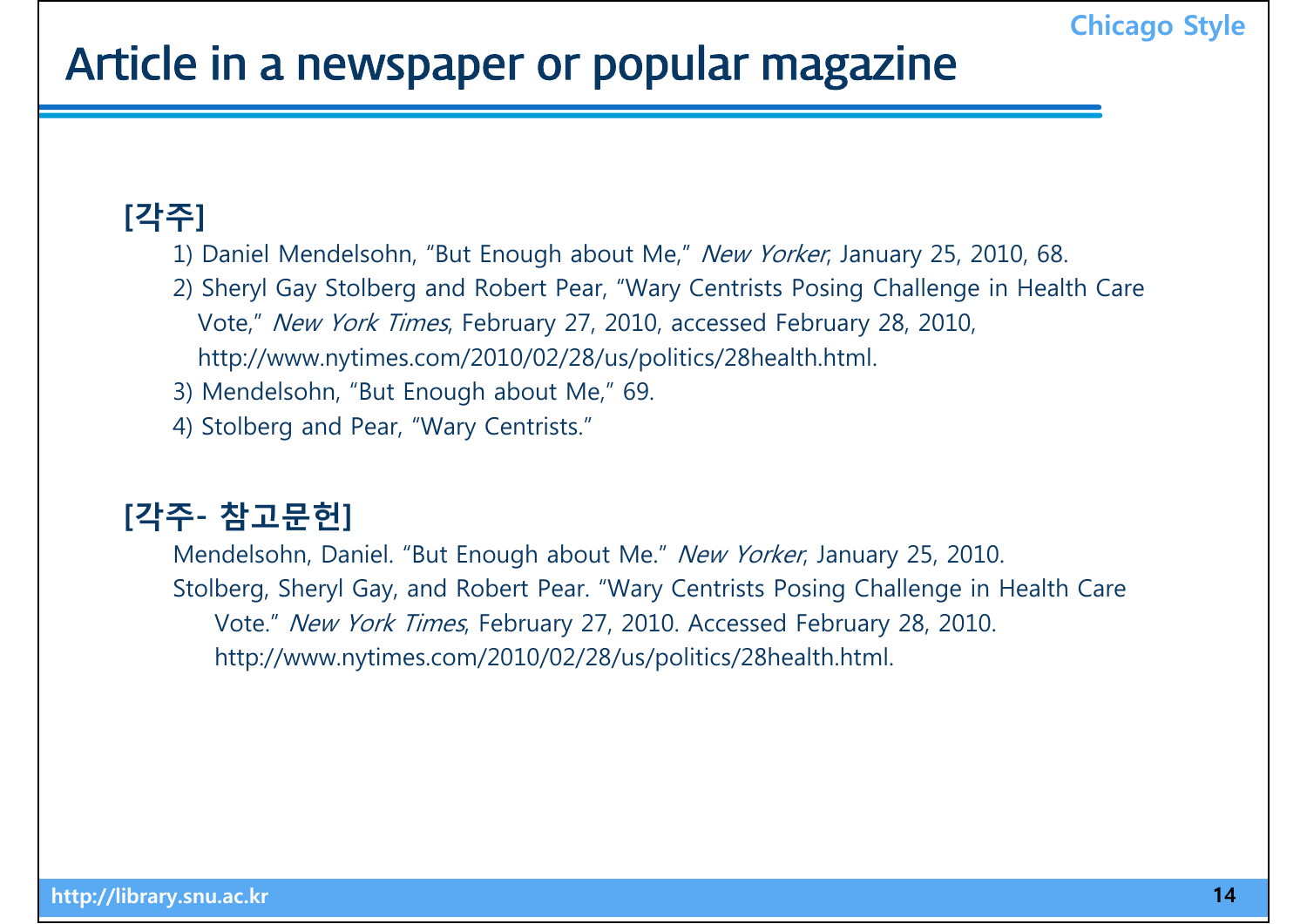## Conference **Conference**

#### **[각주]**

- 1) Rachel Adelman, " 'Such Stuff as Dreams Are Made On': God's Footstool in the Aramaic Targumim and Midrashic Tradition" (paper presented at the annual meeting for the Society of Biblical Literature, New Orleans, Louisiana, November 21–24, 2009).
- 2) Kira Hall, Michael Meacham and Richard Shapiro, ed., in *Proceedings of the Fifteenth* Annual Meeting of the Berkeley Linguistics Society: General Session and Parasession on Theoretical Issues in Language Reconstruction, February 18-20 (Berkeley, CA: Berkeley Linguistics Society, 1989), 17.
- 3) Adelman, "Such Stuff as Dreams."

#### **[각주 - 참고문헌]**

Adelman, Rachel. " 'Such Stuff as Dreams Are Made On': God's Footstool in the Aramaic Targumim and Midrashic Tradition." Paper presented at the annual meeting for the Society of Biblical Literature, New Orleans, Louisiana, November 21–24, 2009. Hall, Kira. Michael Meacham and Richard Shapiro, ed. Proceedings of the Fifteenth Annual Meeting of the Berkeley Linguistics Society: General Session and Parasession on Theoretical Issues in Language Reconstruction, February 18-20, 1989. Berkeley, CA: Berkeley Linguistics Society, 1989.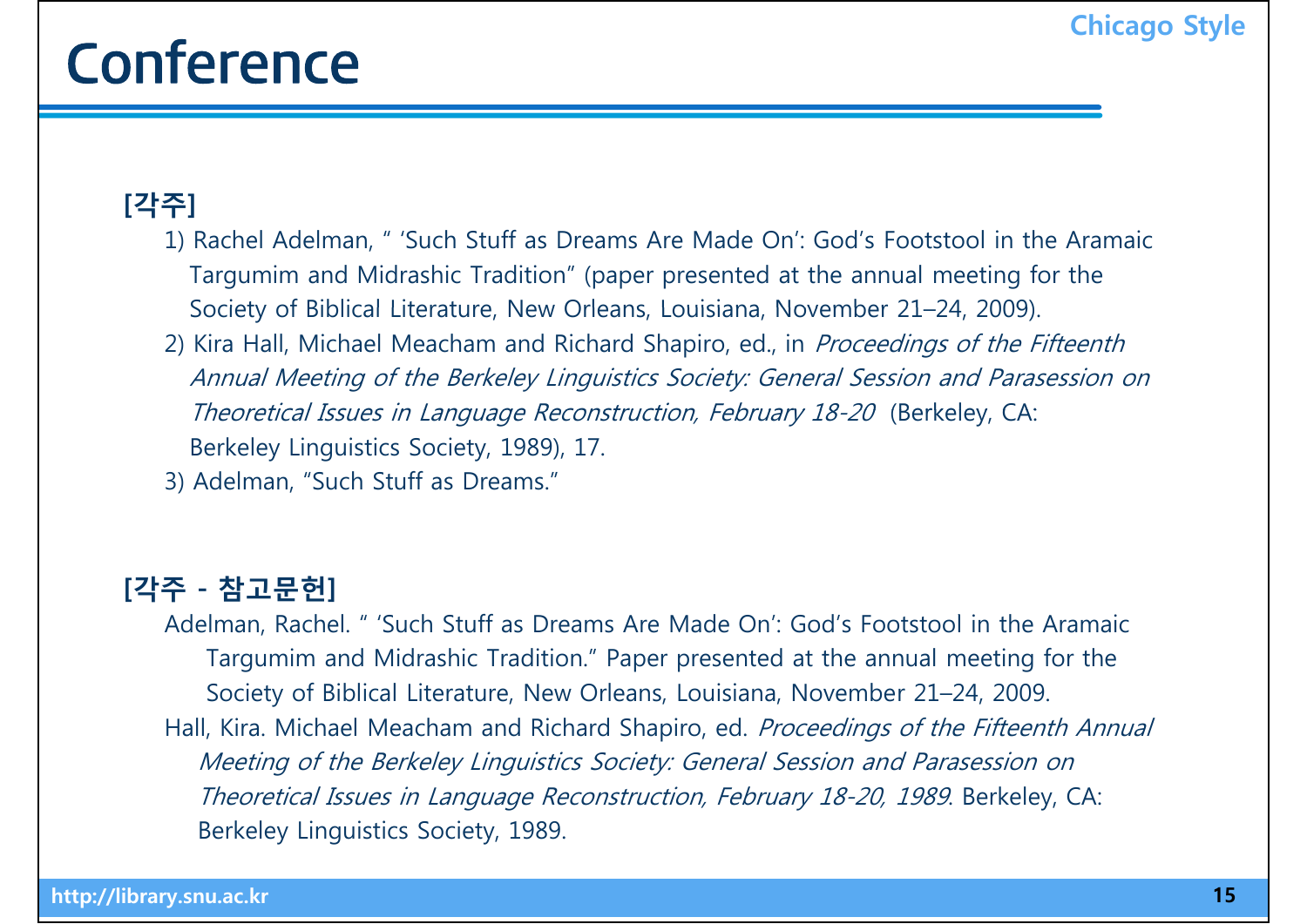## Thesis or dissertation

### **[각주]**

- 1) Mihwa Choi, "Contesting *Imaginaires* in Death Rituals during the Northern Song Dynasty" (PhD diss., University of Chicago, 2008), 78.
- 2) Il ya Vedrashko, "Advertisin g in Computer Games" (master's thesis, MIT, 2006), 59, http://cms.mit.edu/research/theses/IlyaVedrashko2006.pdf.
- 3) Choi, "Contesting *Imaginaires*," 70.

#### **[각주 - 참고문헌]**

- Choi, Mihwa. "Contesting *Imaginaires* in Death Rituals during the Northern Song Dynasty." PhD diss., University of Chicago, 2008.
- Vedrashko, Ilya. "Advertising in Computer Games." Master's thesis, MIT, 2006. http://cms.mit.edu/research/theses/IlyaVedrashko2006.pdf.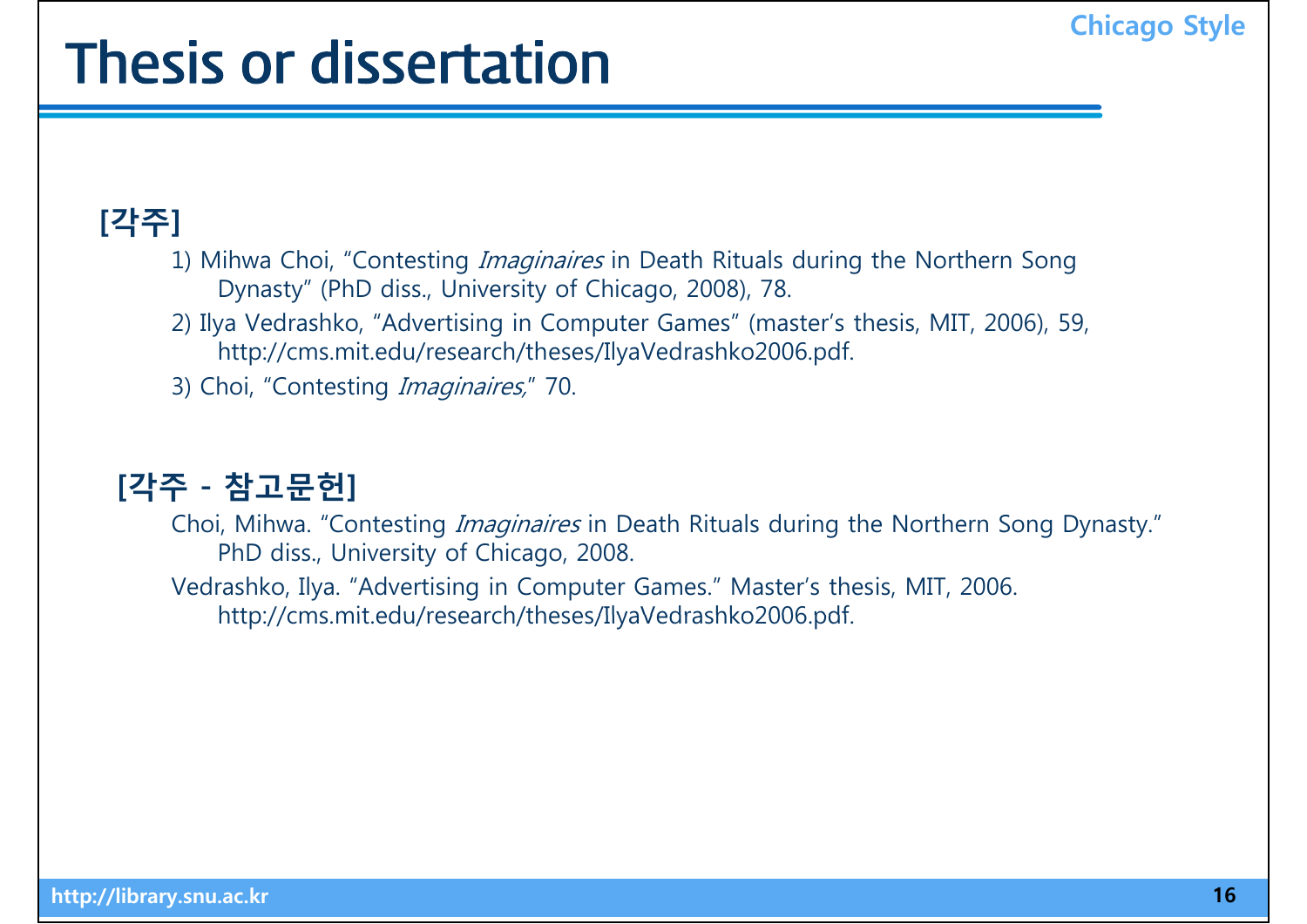## **Websites** Chicago Style

**[각주]**

#### **전자자료는 면수 확인이 어려워 인용면수 생략**

- 1. "Google Privacy Policy," last modified March 11, 2009, http://www.google.com/intl/en/privacypolicy.html.
- 2. "McDonald's Happy Meal Toy Safety Facts," McDonald's Corporation, accessed July 19, 2008, http://www.mcdonalds.com/corp/about/factsheets.html.
- 3. "Google Privacy Policy."
- 4. "Toy Safety Facts."

### **각 참 헌 [각주 - 참고문헌]**

Google. "Google Privacy Policy." Last modified March 11, 2009. http://www.google.com/intl/en/privacypolicy.html.

McDonald's Corporation. "McDonald's Happy Meal Toy Safety Facts." Accessed July 19, 2008. http://www.mcdonalds.com/corp/about/factsheets.html.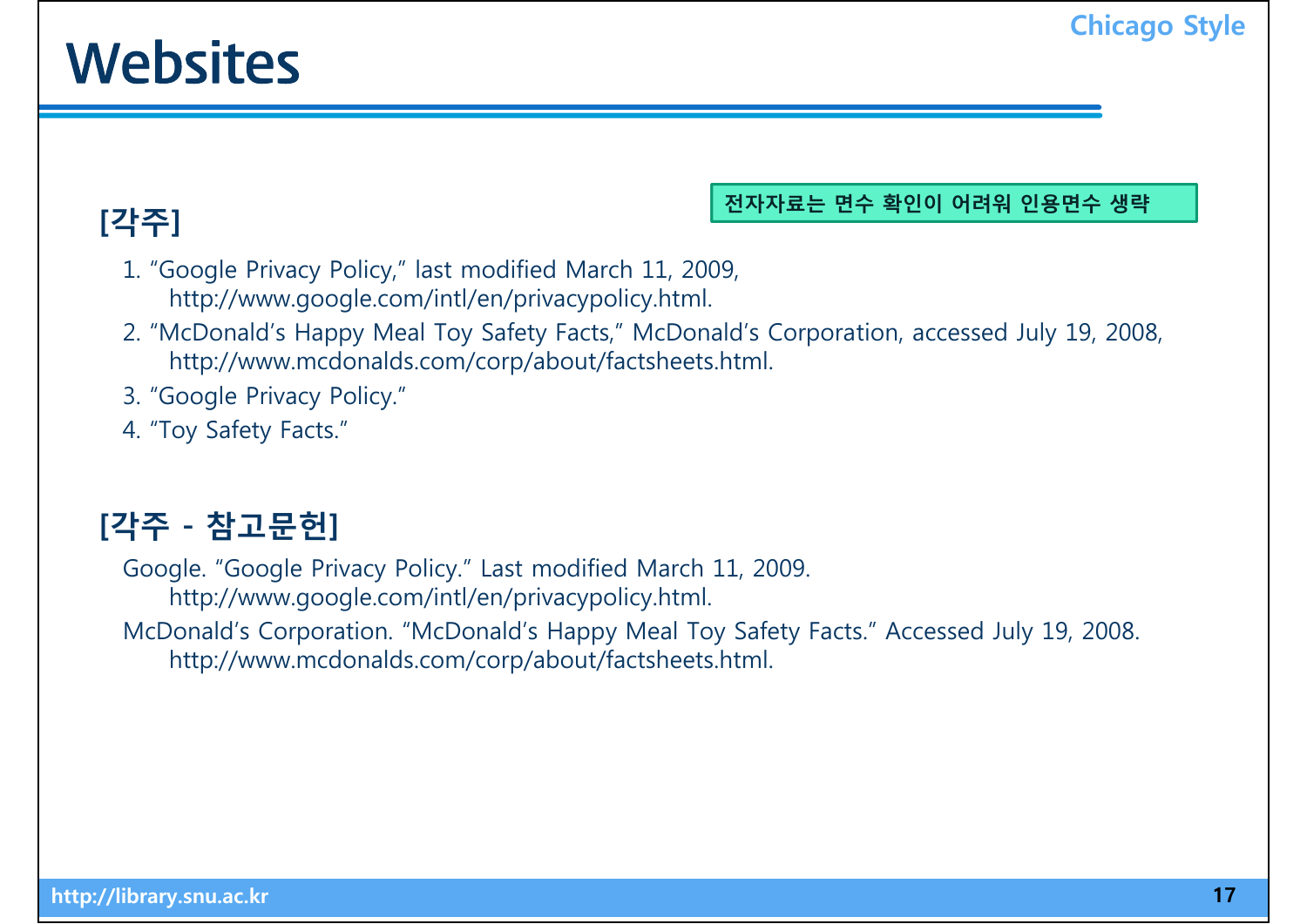

#### **[각주]** | 주번호) 저자, <mark>보고서표제</mark> (발행지: 발행처, 발행년), 인용면수, 보고서번호.

1) 대우경제연구소, **종합상사와 제조업체간 수출협력방안연구, 2000년 3월** (서울: 동연구소, 2000), 72-80, 2000-07.

- 2) R. G. Broadhurst & R. A. Maller, Sex Offending and Recidivism (Nedlands, Western Australia: University of Western Australia, Crime Research Centre, 1991), 20, Tech. Rep. No. 3.
- 3) 건설교통부, **도로용량 편람작성을 위한 기초연구** (서울: 건설교통부, 1981), 53, KHS-20000-10.
- 4) U.S. Department of Health and Human Services, Pressure Ulcers in Adults: Prediction and Prevention (Rockville, MD: Author, 1992), 15-16, AHCPR Publication No. 92-0047.

#### **[참고문헌]**

건설 통부 교 . **도로용량 편람작성을 위한 기초연구**. 서울: 건설 통부 교 , 1981 KHS 1981. KHS-20000-10. 대우경제연구소. **종합상사와 제조업체간 수출협력방안연구, 2000년 3월.** 서울: 동연구소, 2000. 2000-07.

Broadhurst, R. G., & R. A. Maller. *Sex Offending and Recidivism.* Nedlands, Western Australia: University of Western Australia, Crime Research Centre, 1991. Tech. Rep. No. 3.

U.S. Department of Health and Human Services. Pressure Ulcers in Adults: Prediction and *Prevention.* Rockville, MD: Author, 1992. AHCPR Publication No. 92-0047.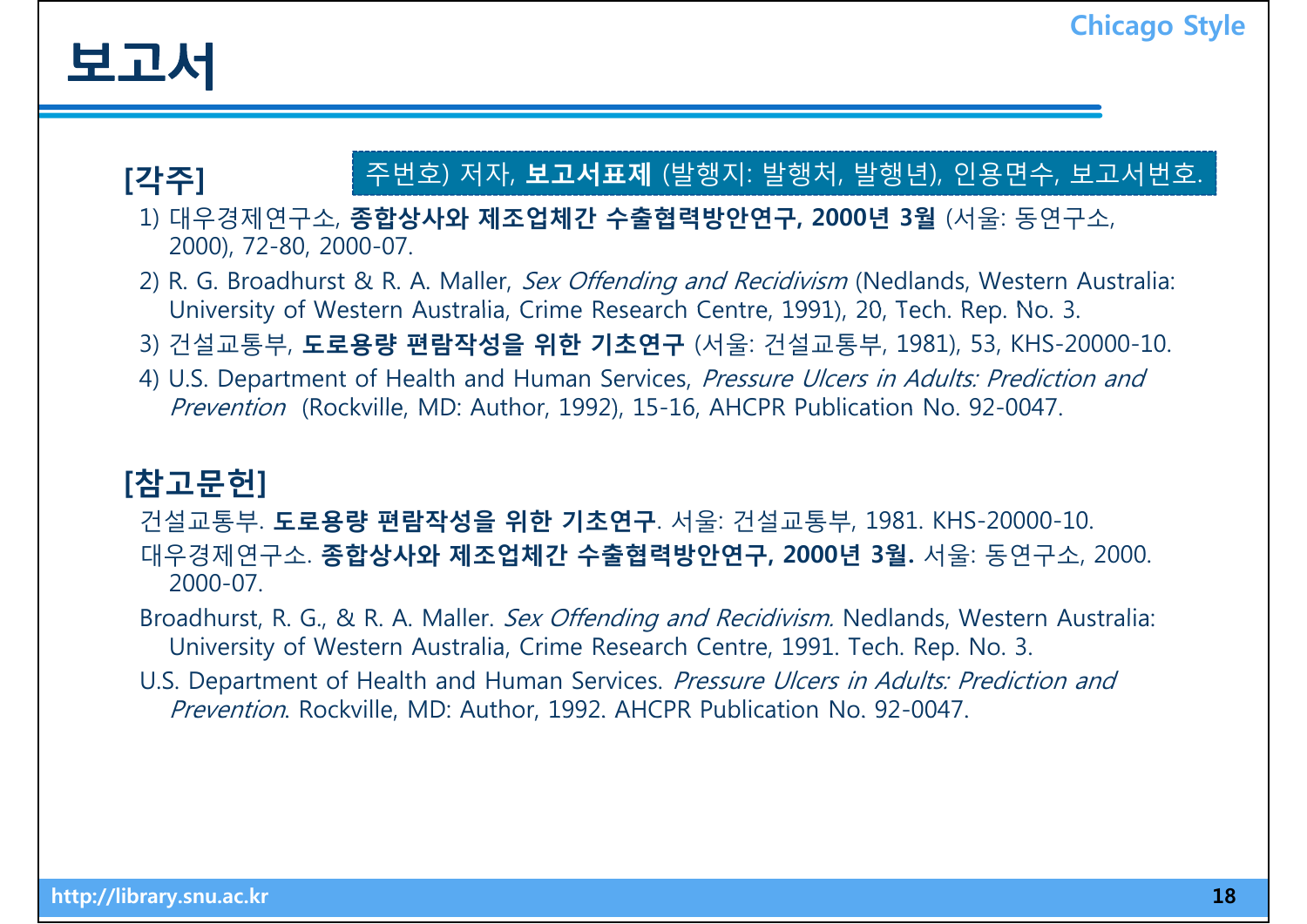## 사전, 백과사전 <u>· Elizande Chicago Style</u>

**잘 알려진 참고도서는 각주에서만 기재 가능, 출판정보 생략. 단, 판차 기재. Page 불필요**

#### **[각주]**

- 1) 이홍식, 편, **국사대사전** (서울: 백만사, 1973), s.v. "임오군란."
- 2) *Encyclopaedia Britannica*,  $15<sup>th</sup>$  ed., s.v. "salvation."
- 3) The Times Style and Usage Guide, comp. Tim Austin (London: Times Books, 2003), s.vv. "police ranks," "postal addresses."
- 4) Grove Music Online, s.v. "Toscanini, Arturo," by David Cairns, accessed July 19, 2008, http://www.oxfordmusiconline.com/.
- 5) Wikipedia, s.v. "Stevie Nicks," last modified July 19, 2008, http://en.wikipedia.org/wiki/Stevie\_Nicks. **s.v. = sub verbo, "under the word", 복수 s.vv.**

#### **[참고문헌]**

이홍식, 편, **국사대사전**. 서울: 백만사, 1973.

Austin, Tim, comp. The Times Style and Usage Guide. London: Times Books, 2003.

Grove Music Online. Accessed July 19, 2008. http://www.oxfordmusiconline.com/.

**Online 버전은 출판/판차 정보가 없으면 access date 기재 없으면,** 

\* Isaacson, Melissa. "Bulls." In *Encyclopedia of Chicago*, edited by Janice L. Reiff, Ann Durking Keating, and James R. Grossman. Chicago Historical Society, 2005. http://www.encyclopedia.chicagohistory.org/pages/184.html.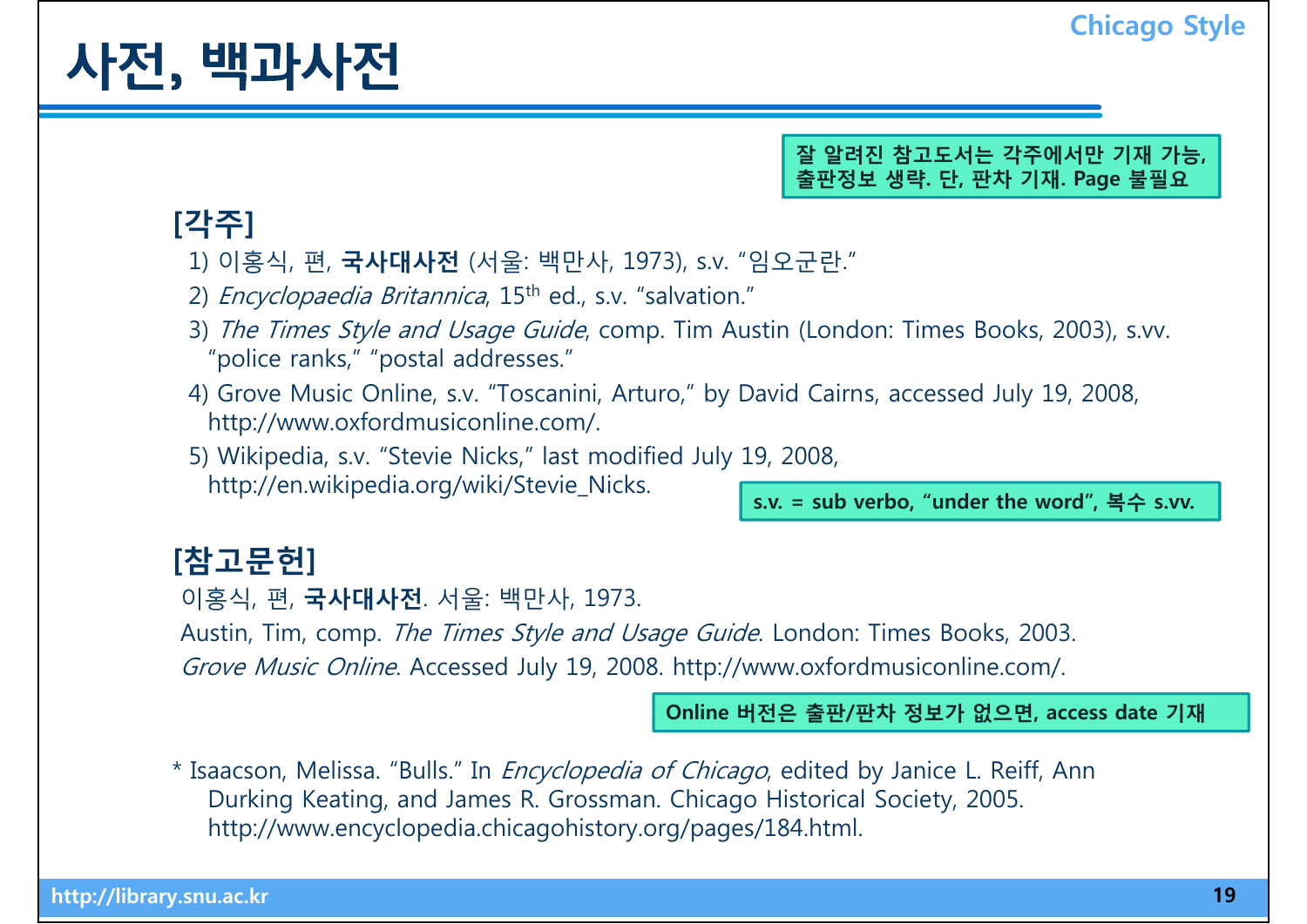**[각주]**

**재인용은 권장하지 않음 단, 원문을 전혀 구할 수 없을 때 사용 허용**

1) 김용덕, "일제초기의 교육정책," **문경**(중앙대학교 문리과대학) 제26집 (1969): 18-20. 정재철, **일제의 대한국식민지교육정책사** (서울: 일지사, 1985), 17에서 재인용.

2) Ian Hacking, *The Social Construction of What?* (Cambridge, MA: Harvard University Press, 1999), 103, quoted in Manuel DeLanda, A New Philosophy of Society (New York: Continuum, 2006), 2.

#### **[참고문헌]**

김용덕. "일제 기의 초 교육정책." **문경**(중앙대학교 문리과대학) 제26집 ( ) 1969 : 18-20. 정재철, **일제의 대한국식민지교육정책사** (서울: 일지사, 1985), 17에서 재인용. Hacking, Ian. *The Social Construction of What?* 2<sup>nd</sup> ed. rev. (Cambridge, MA: Harvard University Press, 1999), 103. Quoted in Manuel DeLanda, A New Philosophy of Society (New York: Continuum, 2006), 2.

**<sup>=</sup>**김용덕. "일제초기의 교육정책." **문경**(중앙대학교 문리과대학) 제26집 (1969): 18-20. 정재철 1985 17 1985, 17에서 재인용.

정재철. **일제의 대한국식민지교육정책사**. 서울: 일지사, 1985.

Hacking, Ian. *The Social Construction of What?* 2<sup>nd</sup> ed. rev. Cambridge, MA: Harvard University Press, 1999, 103. Quoted in Manuel DeLanda 2006, 2.

DeLanda, Manual. A New Philosophy of Society. New York: Continuum, 2006.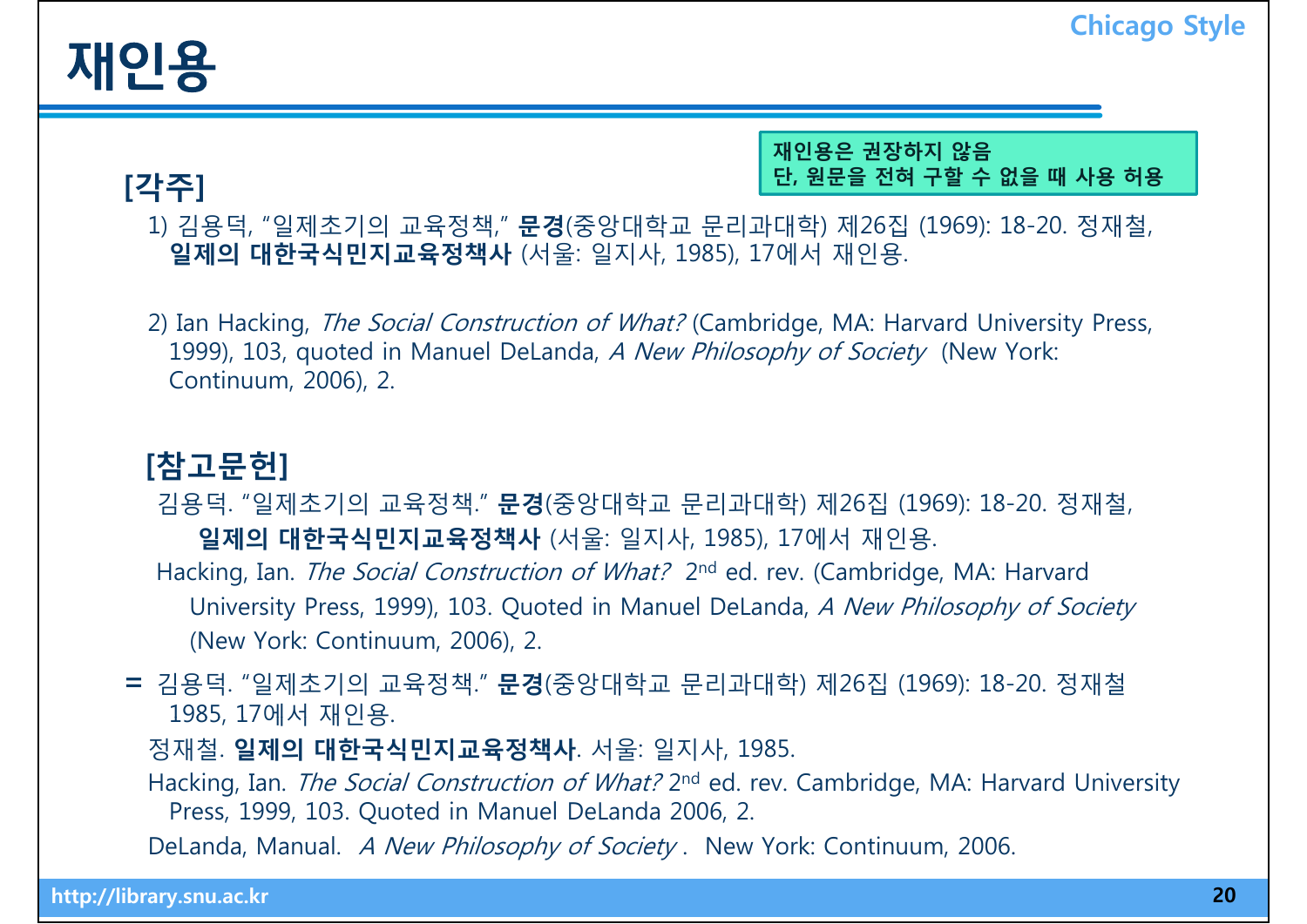### **Others** Chicago Style

 $\bullet$ **Review 및 서평**

### **[각주]**

1) John Updike, "Fine Points," review of The New Fowler's Modern English Usage, ed. R. W. Burchfield, New Yorker, 23-30 December 1996, 142.

#### **[참고문헌]**

Updike, John. "Fine Points." Review of The New Fowler's Modern English Usage, ed. R. W. Burchfield. *New Yorker*, 23-30 December 1996, 142-49.

#### $\bullet$ **Audiovisual Materials**

### **[각주]**

- 1) Richard Strauss, Don Quixote, with Emmanuel Feuermann (violoncello) and the Philadelphia Orchestra, conducted by Eugene Ormandy, recorded February 24, 1940, Biddulph LAB 042, 1991, compact disc.
- 2) Michael Curtis and Gregory S. Malins, "The One with the Princess Leia Fantasy," Friends, season 3, episode 1, directed by Gail Mancuso, aired September 19, 1996 (Burbank, CA: Warner Home Video, 2003), DVD.

### **[참고문헌]**

Straus, Richard. Don Quixote. With Emmanuel Feuermann (violoncello) and the Philadelphia Orchestra. Conducted by Eugene Ormandy. Recorded February 24, 1940, Biddulph LAB<br>042, 1991, compact disc.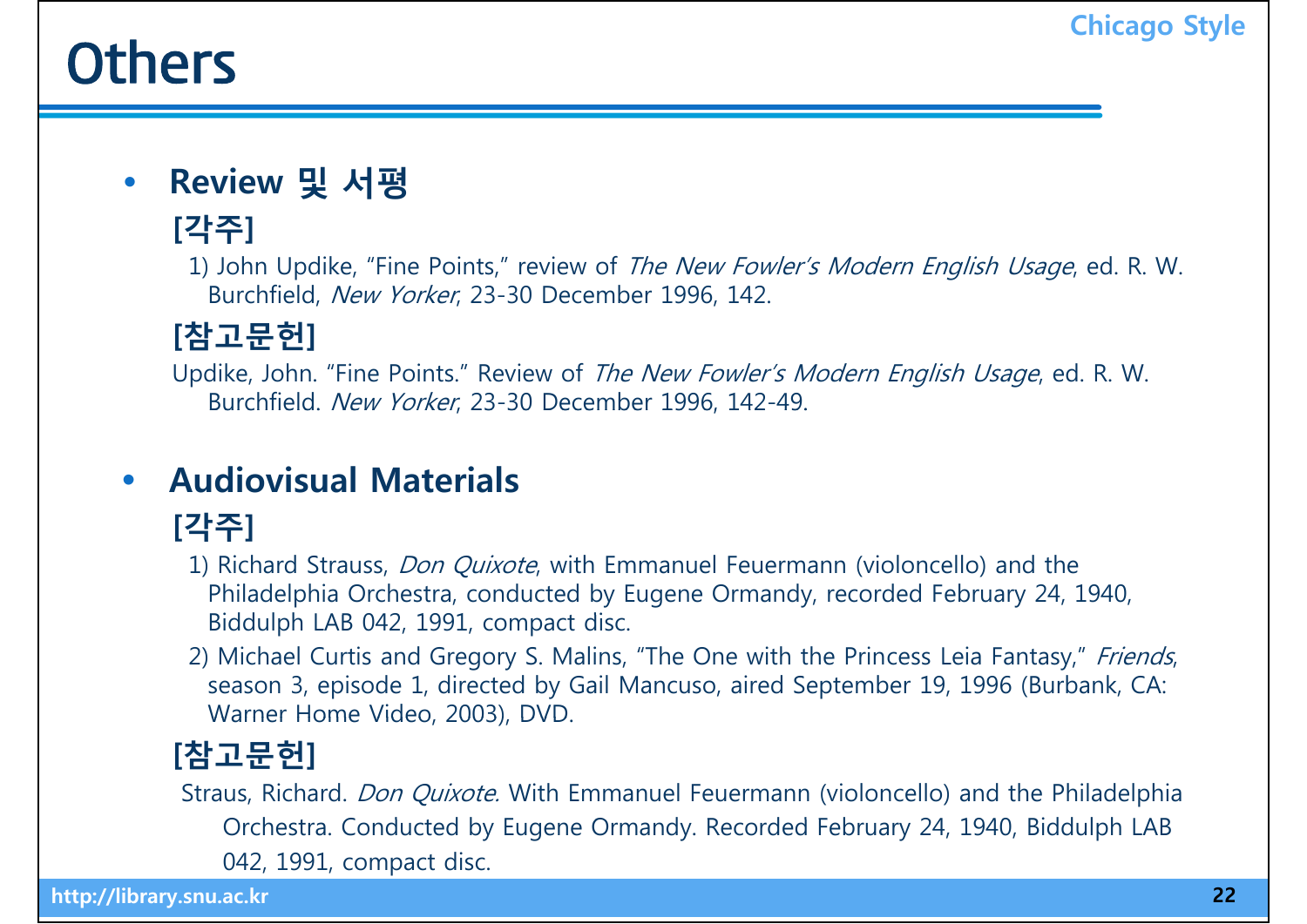**Chicago Style**

### 내주와 참고문헌 (author-date)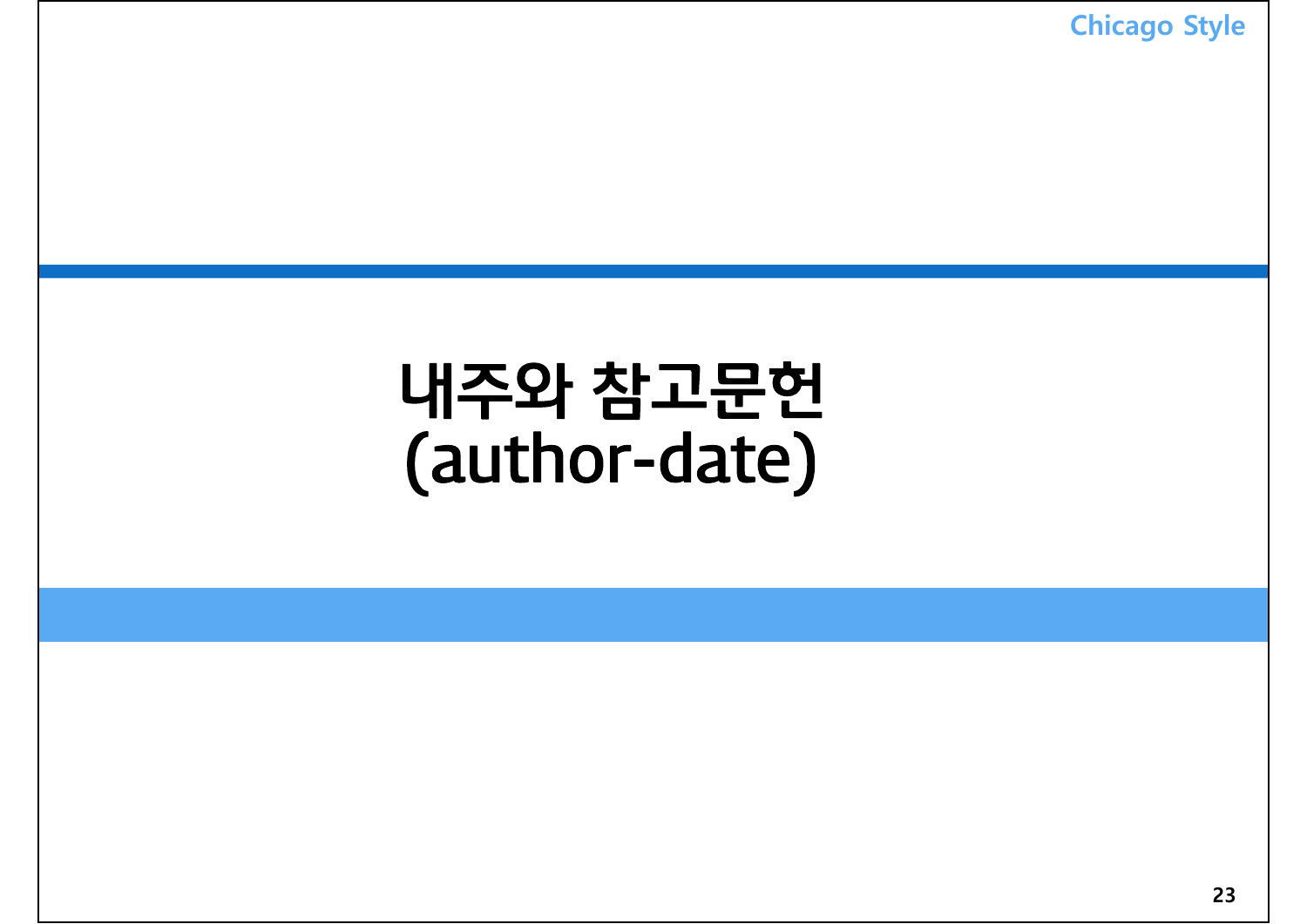# **Books(1)** Chicago Style

•**저자 1인 및 공저 표기**

### **[내주]** (저자명 발행년, 인용면수)

**공저자 3인까지 기재 4인부터는 '등' 'et al '로 표기** (박세일 2010, 145) (Newman 1996, 47) (Brett, Johavo, and Bacher 1989, 78) (Sechzer et al. 1996, 21-22) (서정주 1983) **, 등 et al. 로**

### **[내주 - 참고문헌] 발행년을 저자명 다음에 배치(내주와 유사)하여 인식성 제고**

저자명. 발행년. **표제: 부표제**. 역 및 편저자. 판차. 권차. 발행지: 발행처.

박세일 2010 **창조적 세계화론** 서울: 서울대학교출판문화원 박세일. 2010. **세계화론.** 서울대학교출판문화원.

- 서정주. 1983. **미당서정주선집.** 서울: 민음사.
- Brett, P. D. Brett, W. W. Johavo, and C. R. Bacher. 1989. Mastering String
	- Quartets. San Fransico: Amazing Press.
- Newman, John Henry. 1996. The Idea of a University. Ed. Frank M. Turner. New Haven: Yale University Press.
- Sechzer, Jeri A., S. M. Pfaffiln, F. L, Denmark, A. Griffin, S. J. Blumenthal. 1996. Women and Mental Health. Baltimore: Johns Hopkins University Press.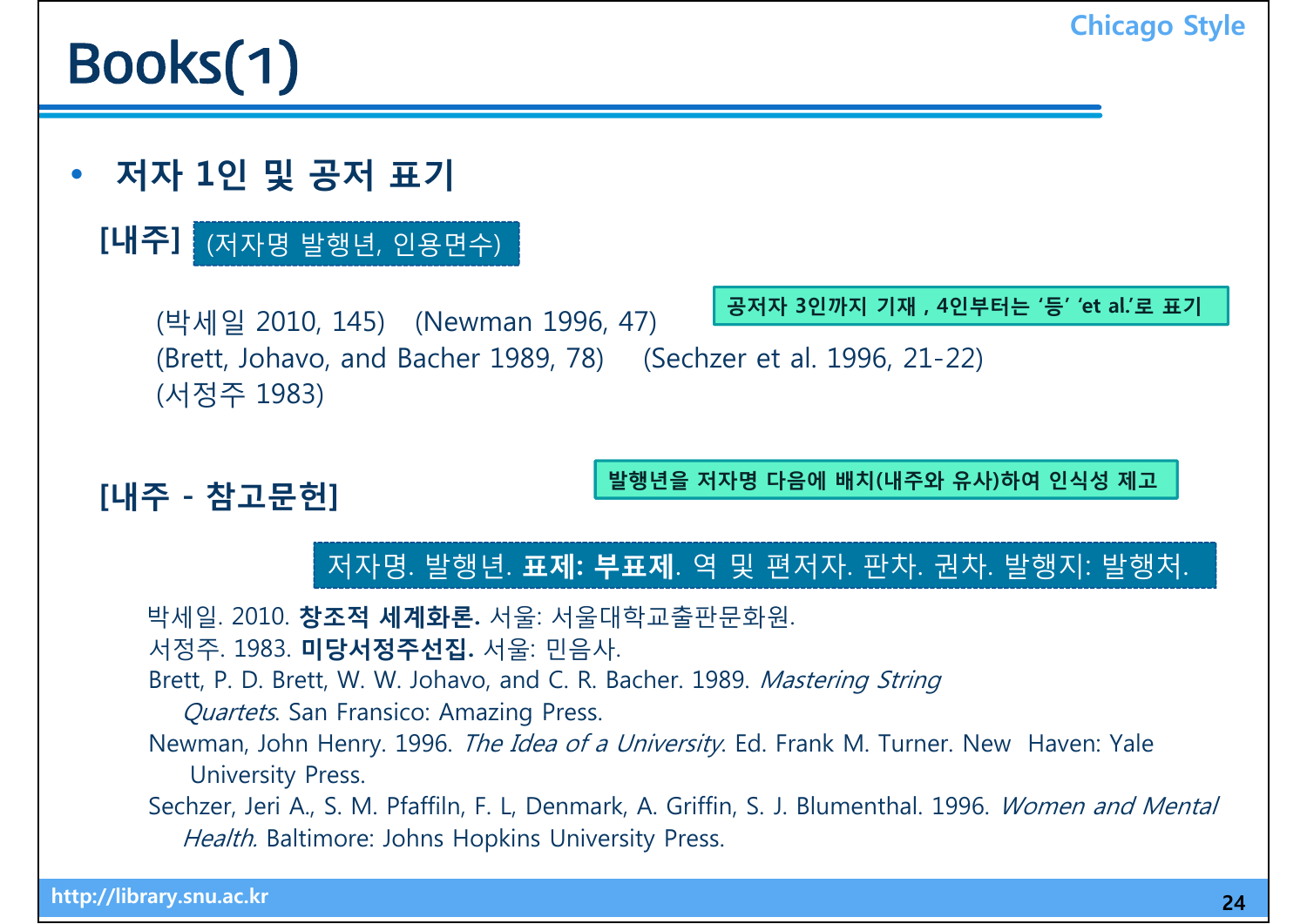# **Books(2)** Chicago Style

• **번역서 표기 [내주]**

(Welch 2002, 145) ( Wereszycki 1977) ( Furet 1999, 278)

#### **[내주 - 참고문헌]**

#### 저자명. 발행년. **표제: 부표제**. 역 및 편저자. 판차. 권차. 발행지: 발행처.

Furet, Francois. 1999. The Passing of an Illusion. Translated by Deborah Furet. Chicago: University of Chicago Press. Originally published as a Le Passe d'une illusion (Paris: Editions Robert laffont, 1995). Welch, Jack. 2002. **미래경영**. 이재규 옮김. 서울: 청림. Wereszycki, Henryk. 1977. Koniec sojuszu trzech cesarzy [The End of the Three Emperors League]. Warsaw: PWN.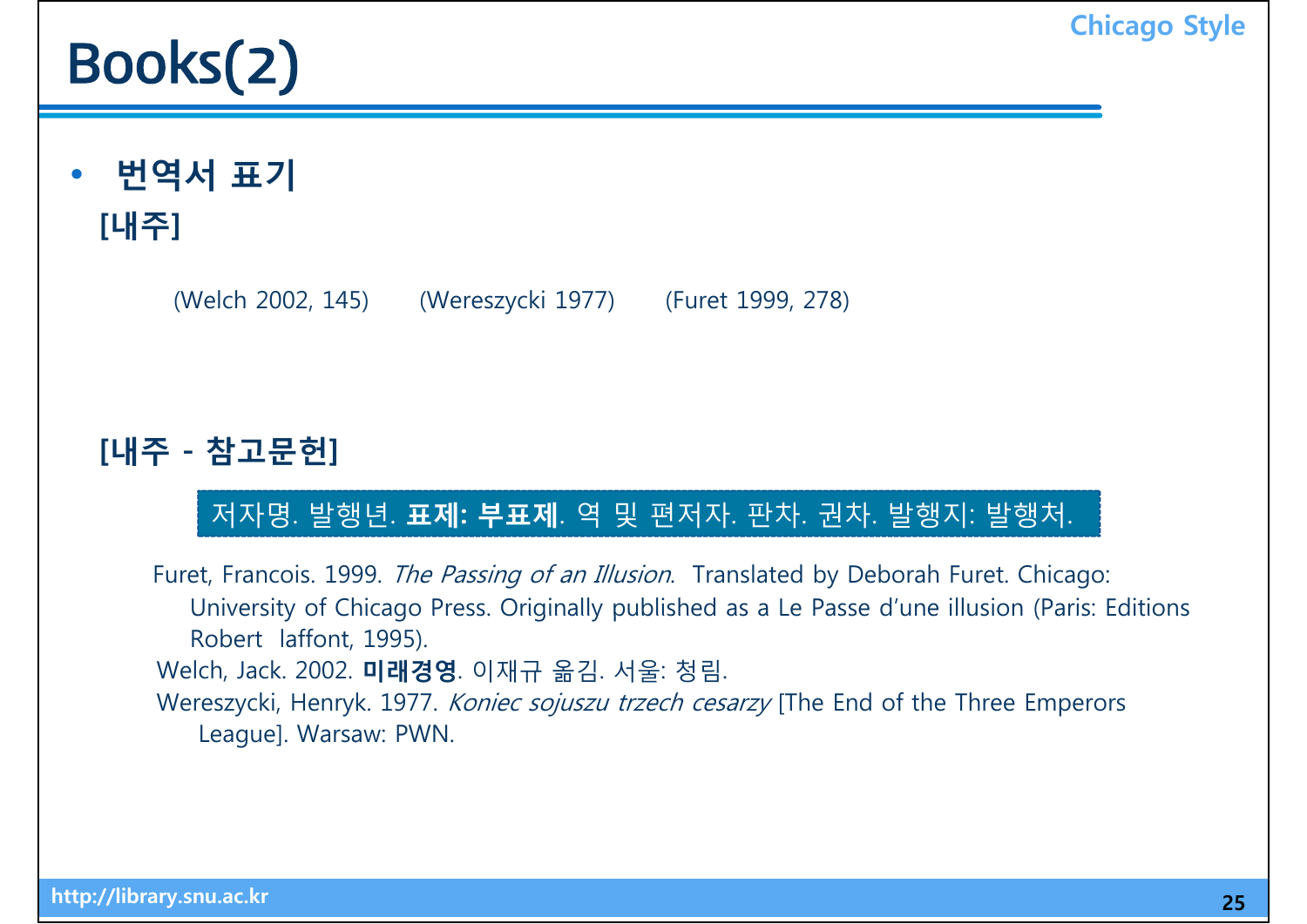# **Books(3)** Chicago Style

#### $\bullet$ **다권본**

### **[내주]**

(Tillich 1950-62, 1:9-10) (Wright 1969, 129) (Cronin 2002, 4)

#### **[내주 - 참고문헌]**

Cronin, B. 2002. "The Marketing of Library and Information Services," in Marketing Concepts for Libraries and Information Service, ed. By Eileer de Saez, 2<sup>nd</sup> ed. London: Facet Pub.

Tillich, Paul. 1950-62. Systematic Theology, 4 vols. Chicago: University of Chicago Press. Wright, Sewell. 1969. Evolution and the Genetics of Populations. Vol. 2, Theory of Gene Frequencies. Chicago: University of Chicago Press.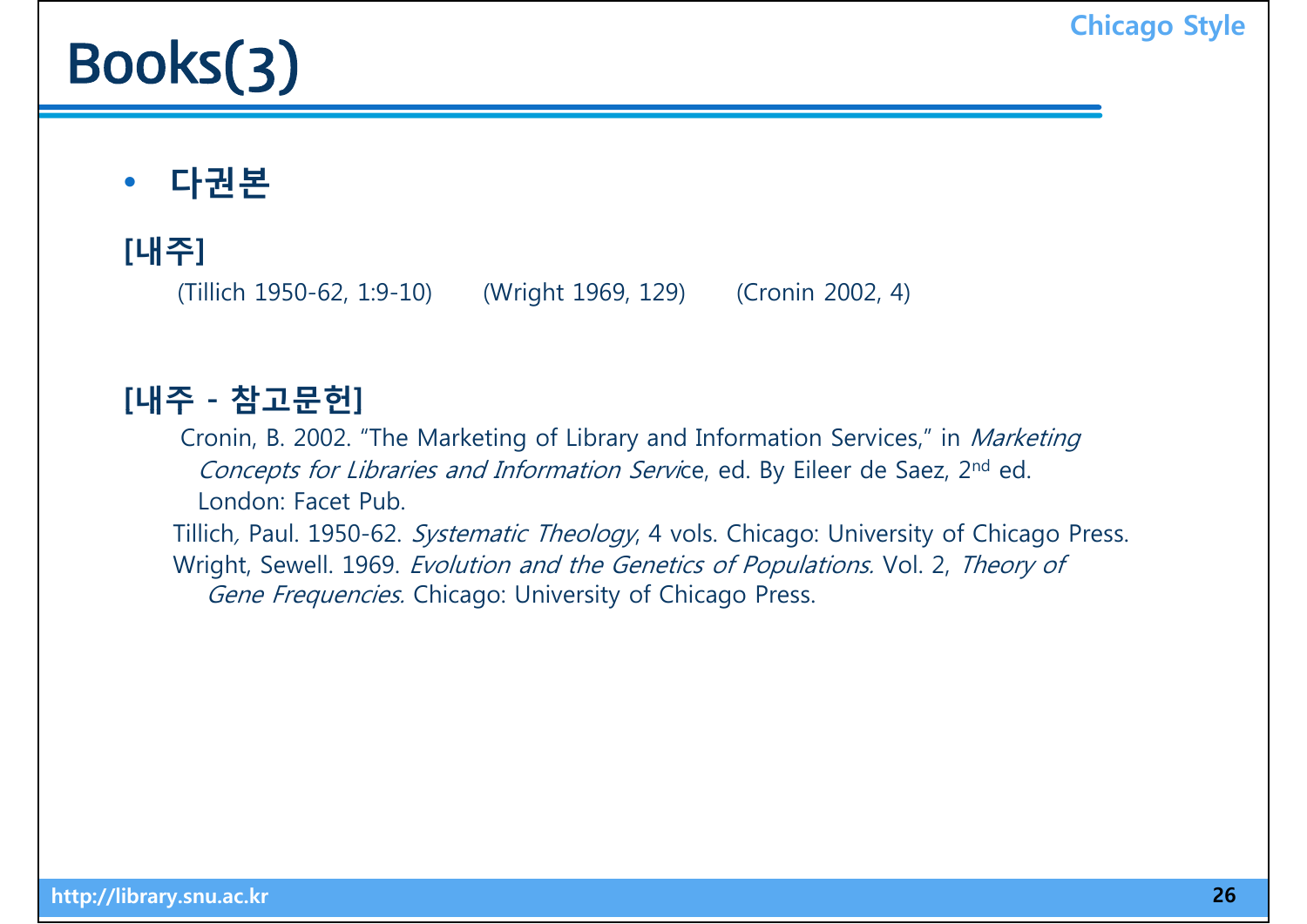## **Journal Article Chicago Style**

#### **[내주]**

(김미향, 김태수 2010, 135-36) (Kossinets and Watts 2009, 411) (Weinstein 2009, 452-53)

#### 저자. 발행년. "논문명." **자료명** 권, 호 (연월차): 수록면수.

#### $[$ **내주** $– 참고문헌]$

김미향, 김태수. 2010. "기관 리포지터리의 검색기능 향상을 위한 인명 접근점제어 시스템 구축 연구." **정보관리학회지** 27, no. 3: 125-46.

Kossinets, Gueorgi, and Duncan J. Watts. 2009. "Origins of Homophily in an Evolving Social Network." American Journal of Sociology 115 (2009): 405–50. Accessed February 28, 2010. doi:10.1086/599247.

Weinstein, Joshua I. 2009. "The Market in Plato's Republic." Classical Philology 104: 439–58.

#### **\* Article in a newspaper or popular magazine [내주]**

(Mendelsohn 2010, 68) (Stolberg and Pear 2010)

#### **[내주- 참고문헌]**

Mendelsohn, Daniel. 2010. "But Enough about Me." New Yorker, January 25. Stolberg, Sheryl Gay, and Robert Pear. 2010. "Wary Centrists Posing Challenge in Health Care Vote." New York Times, February 27. Accessed February 28, 2010. http://www.nytimes.com/2010/02/28/us/politics/28health.html.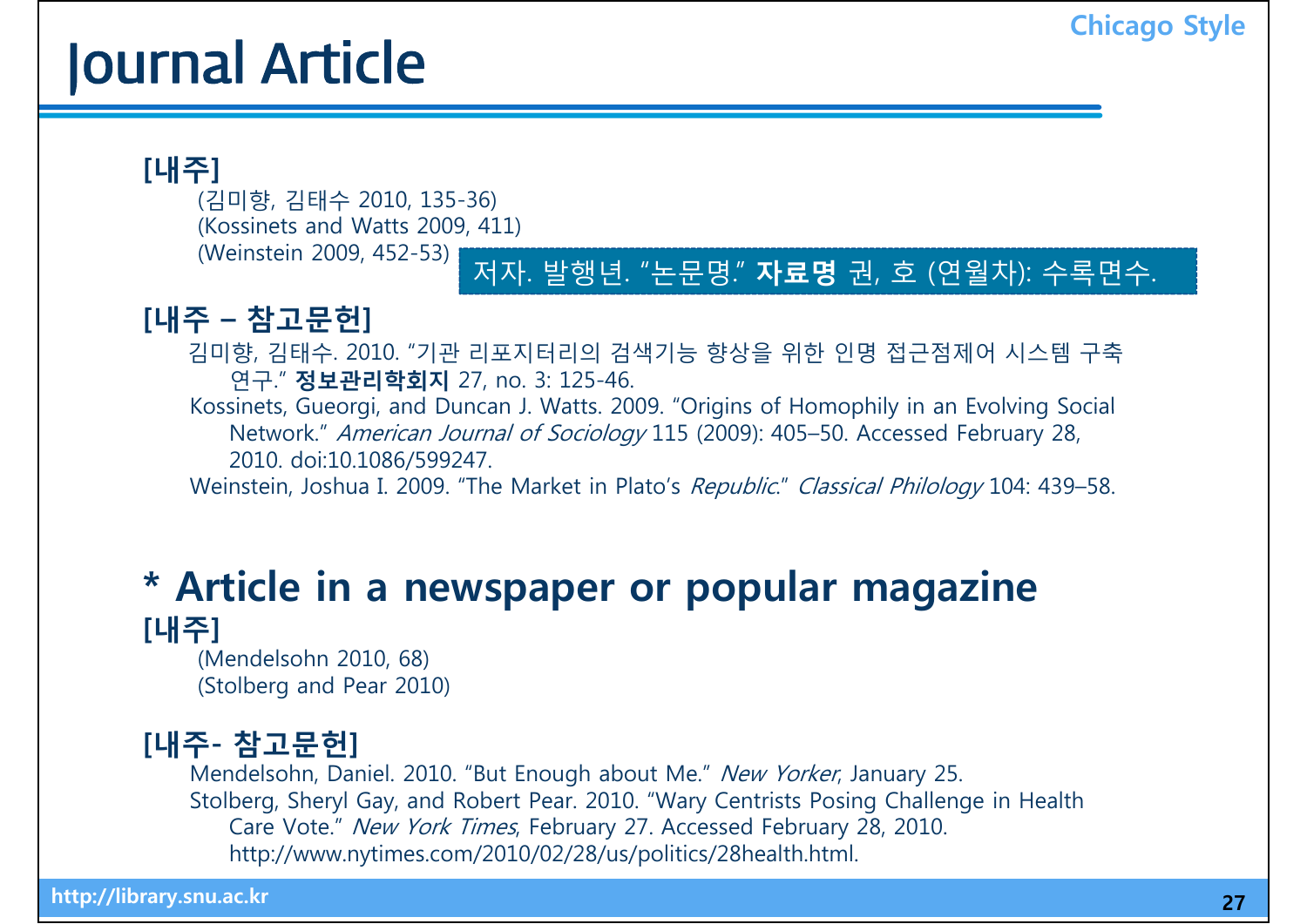## Conference **Conference Conference**

**[내주]** (Adelman 2009) (Hall 1989, 17)

#### **[내주 - 참고문헌]**

Adelman, Rachel. 2009. " 'Such Stuff as Dreams Are Made On': God's Footstool in the Aramaic Targumim and Midrashic Tradition." Paper presented at the annual meeting for the Society of Biblical Literature, New Orleans, Louisiana, November 21–24. Hall, Kira, Michael Meacham and Richard Shapiro, ed. 1989. Proceedings of the Fifteenth Annual Meeting of the Berkeley Linguistics Society: General Session and Parasession on Theoretical Issues in Language Reconstruction, February 18-20, 1989. Berkeley, CA: Berkeley Linguistics Society.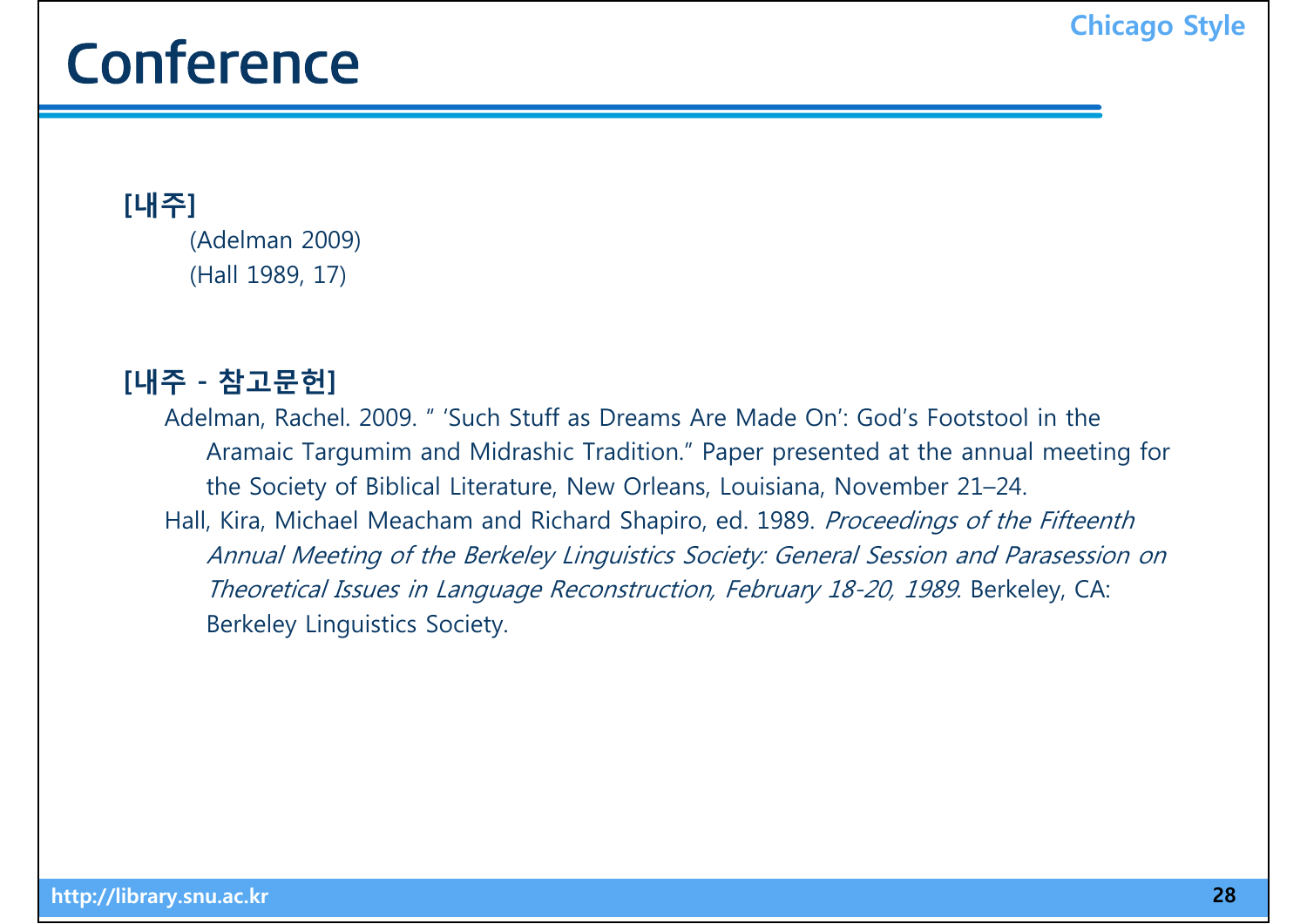# Thesis or dissertation

#### **[내주]**

(Choi 2008, 78) (Vedrashko 2006, 59)

#### [내주 - 참고문헌]

Choi, Mihwa. 2008. "Contesting Imaginaires in Death Rituals during the Northern Song Dynasty." PhD diss., University of Chicago.

Vedrashko, Il ya. 2006. "Advertisin g in Computer Games." Master's thesis, MIT. http://cms.mit.edu/research/theses/IlyaVedrashko2006.pdf.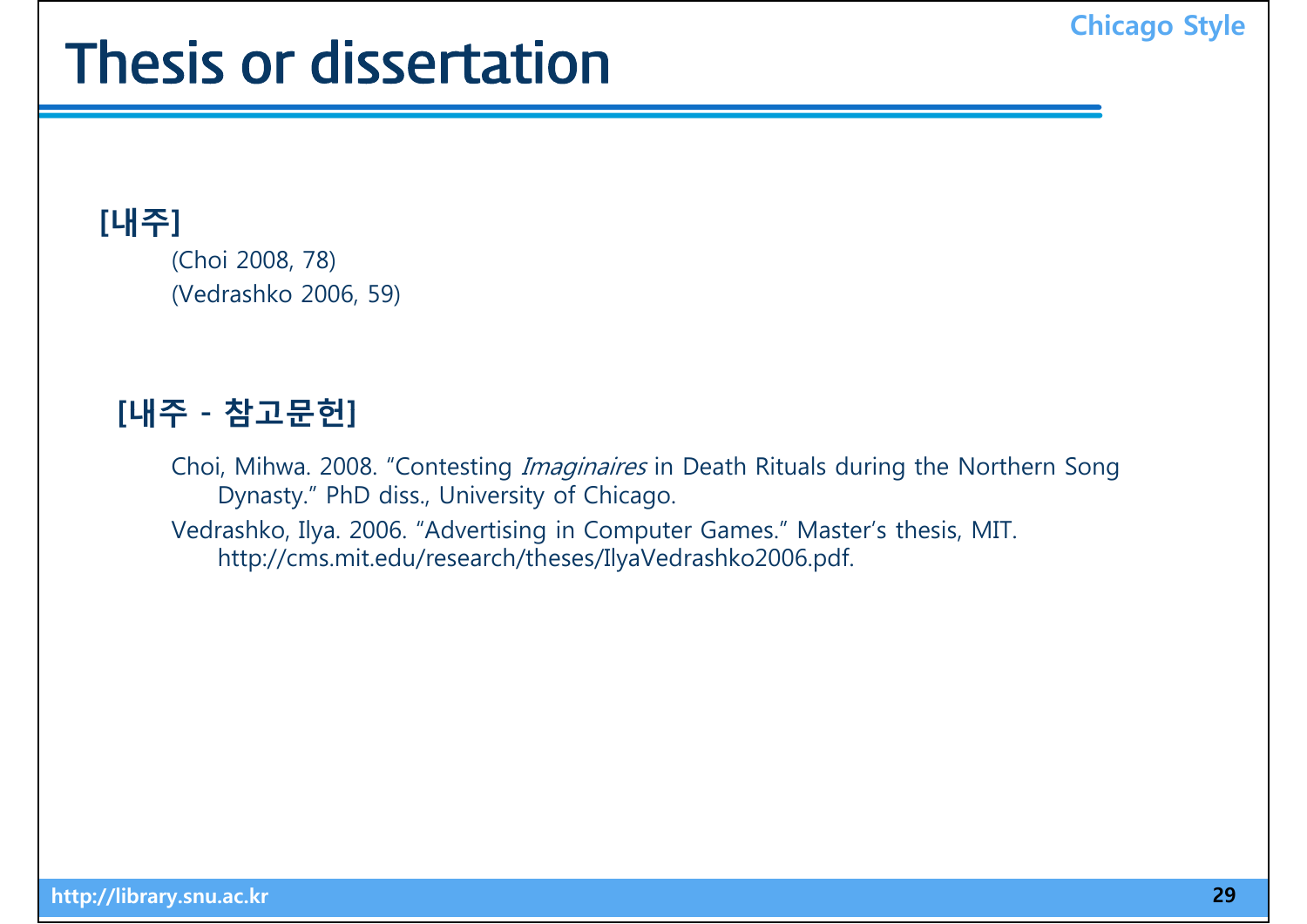## Websites **Chicago Style**

### **[내주]**

(Google 2009) (McDonald's 2008)

#### **[내주 - 참고문헌]**

Google. 2009. "Google Privacy Policy." Last modified March 11. http://www.google.com/intl/en/privacypolicy.html. McDonald's Corporation. "McDonald's Happy Meal Toy Safety Facts." Accessed July 19, 2008. http://www.mcdonalds.com/corp/about/factsheets.html.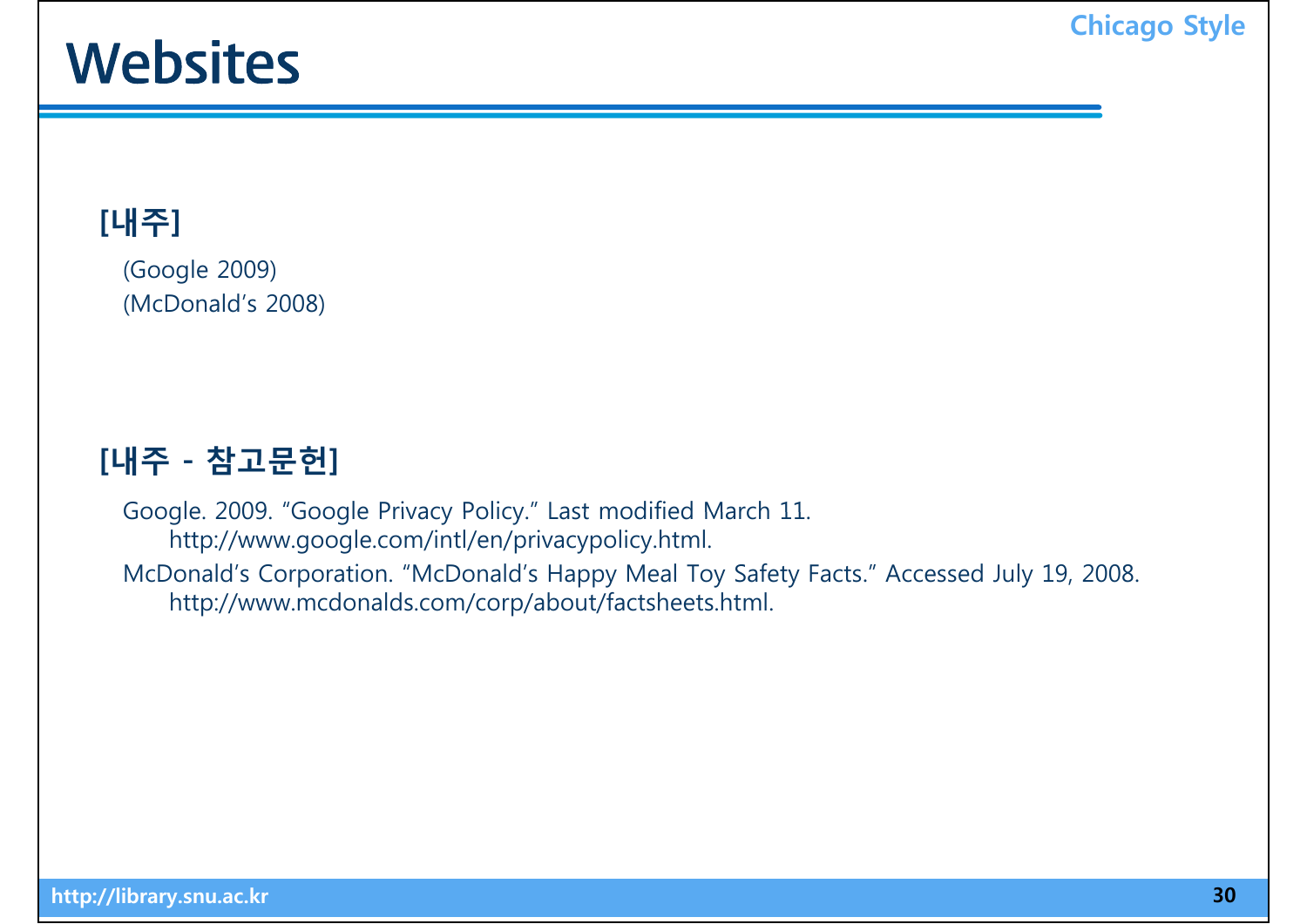

#### **[내주]**

(대우경제연구소 2000, 72-80) (Broadhurst & Maller 1991, 20) (건설교통부 1981, 53) (U.S. Department of Health and Human Services 1992, 15-16)

#### **[ 참 헌 고문 ]**

#### 건설교통부. 1981. **도로용량 편람작성을 위한 기초연구**. 서울: 건설교통부. KHS-20000-10. 대우경제연구소. 2000. **종합상사와 제조업체간 수출협력방안연구, 2000년 3월.** 서울: 동연구소. 2000-07.

Broadhurst, R. G., & R. A. Maller. 1991. Sex Offending and Recidivism. Nedlands, Western Australia: University of Western Australia, Crime Research Centre. Tech. Rep. No. 3.

U.S. Department of Health and Human Services. 1992. Pressure Ulcers in Adults: Prediction and Prevention. Rockville, MD: Author. AHCPR Publication No. 92-0047.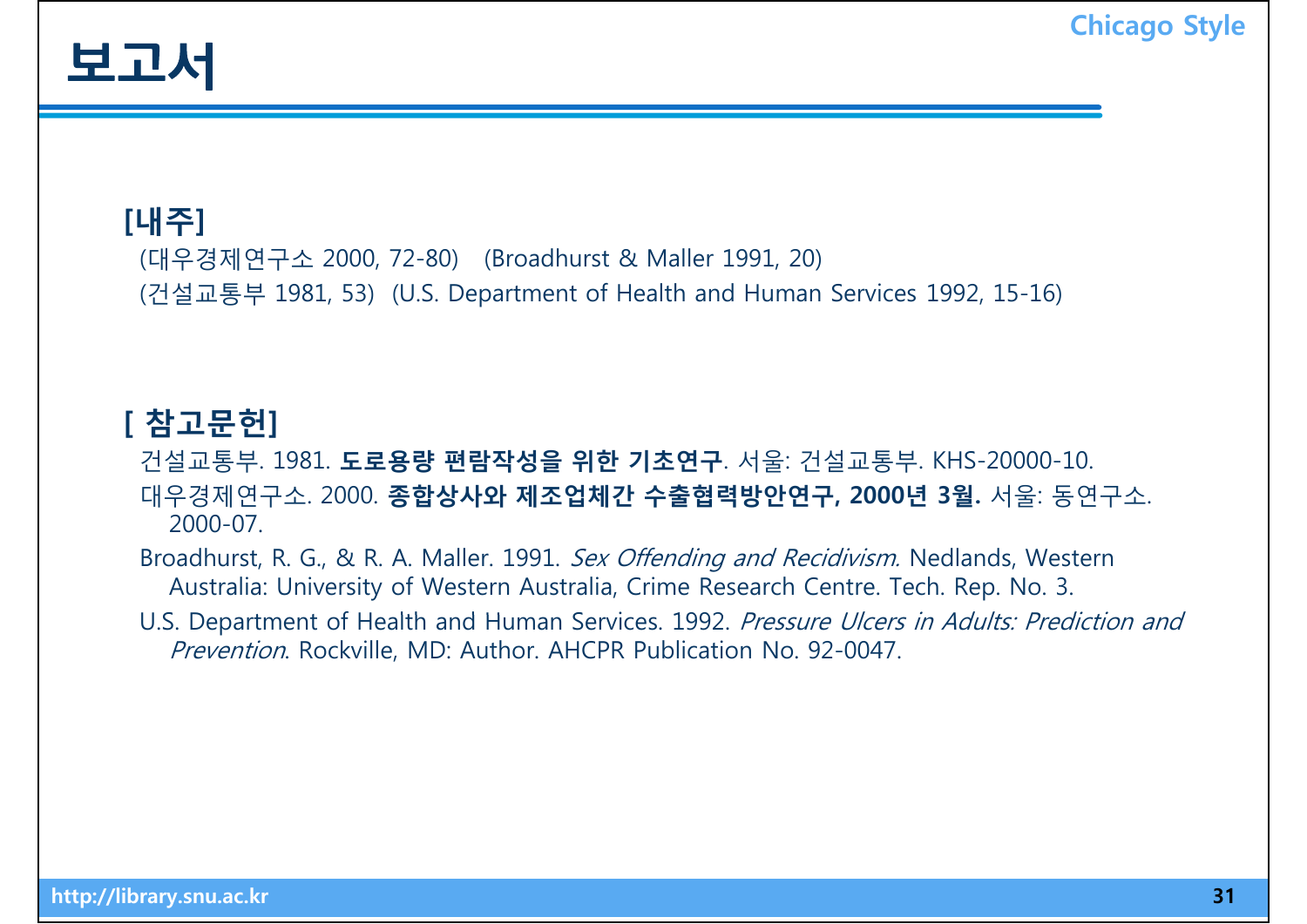# 사전, 백과사전 <u>· Elizande Chicago Style</u>

#### **[내주]**

("임오군란," **국사대사전** 1973) (**국사대사전** 1973. s.v. "임오군란") ("salvation," in *Encyclopaedia Britannica* 1984) (*Encyclopaedia Britannica*, 15<sup>th</sup> ed., s.v. "salvation") ("police ranks," "postal addresses" in The Times Style and Usage Guide 2003) (Austin 2003, "police ranks," "postal addresses")

### **[참고문헌]**

"임오군란. " 1973. **국사대사전**. 이홍식 편. 서울: 백만사. Austin, Tim, comp. 2003. The Times Style and Usage Guide. London: Times Books.